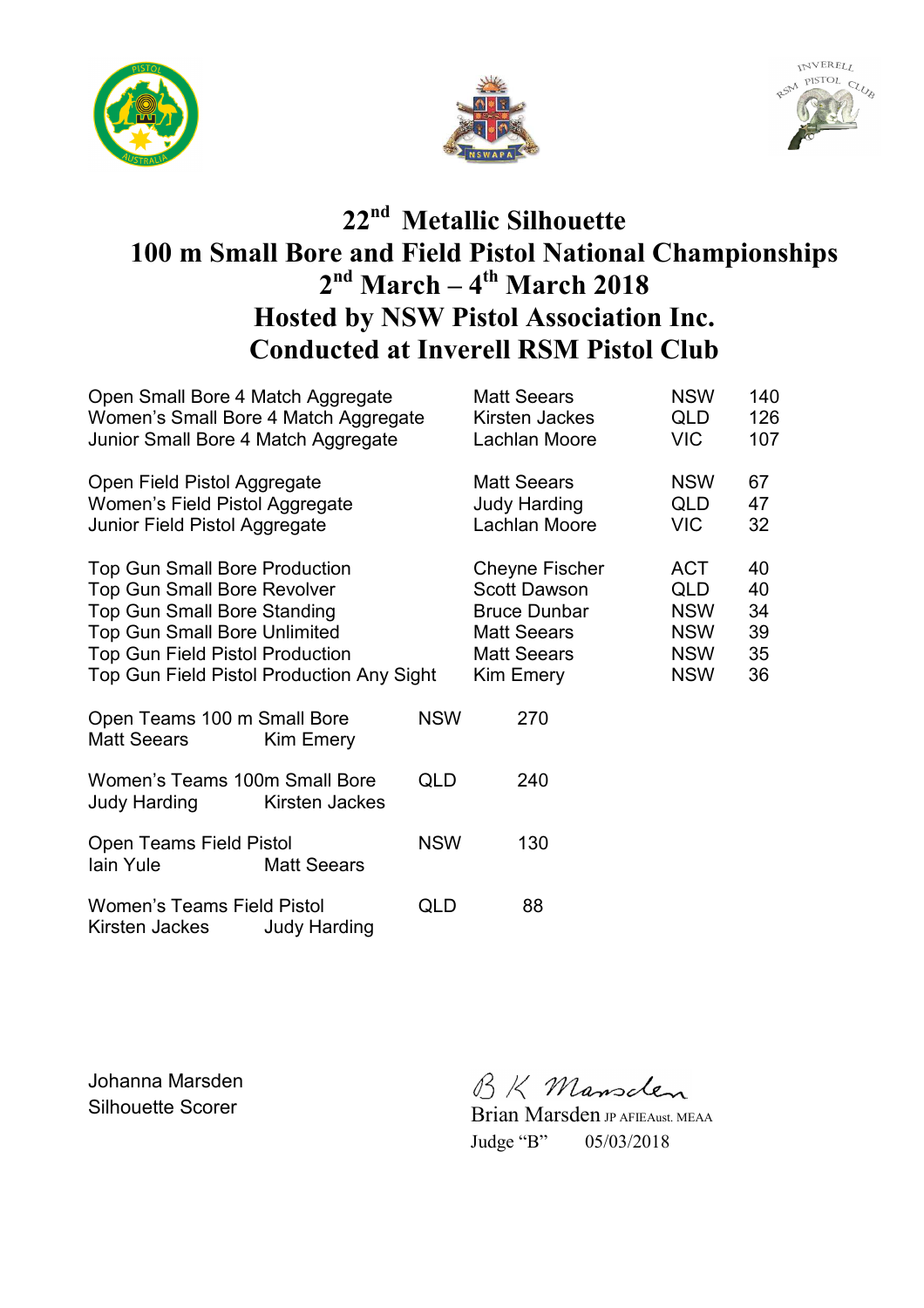# **100m Open Aggregate**

| <b>Aggregate</b> | <b>Top Surname</b> | <b>Name</b>  | Club                | Prod | <b>Rev</b> | <b>Stand</b>   | Unlim          |
|------------------|--------------------|--------------|---------------------|------|------------|----------------|----------------|
| 140              | Seears             | Matt         | Merriganowry        | 39   | 37         | 25             | 39             |
| 138              | Yule               | lain         | Muswellbrook        | 38   | 37         | 28             | 35             |
| 138              | Anderson           | Glen         | <b>Inverell RSM</b> | 38   | 35         | 32             | 33             |
| 137              | Dunbar             | <b>Bruce</b> | Merriganowry        | 38   | 34         | 34             | 31             |
| 135              | Dawson             | Scott        | Toogoolawah         | 40   | 40         | 23             | 32             |
| 132              | Dewsbury           | David        | Narrabri            | 39   | 38         | 26             | 29             |
| 130              | Emery              | Kim          | Mt. Lindesay        | 36   | 32         | 25             | 37             |
| 128              | Anderson           | Tim          | Narrabri            | 39   | 34         | 21             | 34             |
| 126              | Jackes             | Kirsten      | Metropolitan PSQ    | 37   | 38         | 15             | 36             |
| 125              | Fischer            | Cheyne       | <b>SSPC ACT</b>     | 40   | 35         | 18             | 32             |
| 125              | Arden              | Michael      | Euroa               | 39   | 35         | 24             | 27             |
| 124              | <b>Brown</b>       | Richard      | Kurrajong           | 38   | 39         | 14             | 33             |
| 121              | Harding            | John         | Metropolitan PSQ    | 36   | 33         | 20             | 32             |
| 114              | Harding            | Judy         | Toogoolawah         | 38   | 35         | 18             | 23             |
| 109              | Anderson           | Jason        | Narrabri            | 38   | 28         | 14             | 29             |
| 108              | Taylor             | Chris        | <b>Inverell RSM</b> | 36   | 30         | 11             | 31             |
| 107              | Moore              | Lachlan      | Yarra               | 35   | 25         | 24             | 23             |
| 107              | Kennington         | Peter        | Metropolitan PSQ    | 34   | 33         | 21             | 19             |
| 105              | Ledger             | Andrew       | Metropolitan PSQ    | 34   | 27         | 11             | 33             |
| 103              | Ellem              | Neville      | Newcastle           | 33   | 34         | 11             | 25             |
| 101              | Mullen             | Melinda      | Newcastle           | 35   | 30         | 11             | 25             |
| 99               | Marsden            | <b>Brian</b> | Newcastle           | 29   | 30         | 22             | 18             |
| 91               | Wilkins            | Paul         | Narrabri            | 30   | 30         | 18             | 13             |
| 90               | Ford               | Jack         | Narrabri            | 28   | 27         | $\overline{7}$ | 28             |
| 89               | Ingram             | David        | Metropolitan PSQ    | 29   | 32         | 18             | 10             |
| 85               | Howitt             | Paul         | Newcastle           | 23   | 23         | 10             | 29             |
| 83               | Moore              | James        | Yarra               | 24   | 26         | 13             | 20             |
| 80               | Ellem              | Kerrie       | Newcastle           | 21   | 21         | 16             | 22             |
| 79               | Davey              | Jake         | Manilla             | 33   | 29         | 17             | 0              |
| 79               | Van Ee             | Aidan        | Toogoolawah         | 25   | 24         | 11             | 19             |
| 77               | Shirley            | Adrian       | Toogoolawah         | 27   | 26         | 6              | 18             |
| 76               | Davey              | Tim          | Manilla             | 32   | 30         | 14             | 0              |
| 73               | Stanfield          | Frank        | Metropolitan PSQ    | 26   | 19         | 10             | 18             |
| 66               | Archibald          | Carmel       | Armidale            | 19   | 15         | 19             | 13             |
| 66               | <b>Roberts</b>     | Derek        | Newcastle           | 19   | 17         | 11             | 19             |
| 63               | Robinson           | Matt         | Newcastle           | 18   | 25         | 4              | 16             |
| 52               | Emerson            | Gary         | Newcastle           | 22   | 14         | 5              | 11             |
| 48               | Dunbar             | Samuel       | Merriganowry        | 17   | 15         | 8              | 8              |
| 32               | Lane               | Elijah       | <b>Inverell RSM</b> | 19   | 7          | 4              | $\overline{2}$ |
| 23               | Robinson           | Simmone      | Newcastle           | 9    | 13         | 0              | 1              |
| 18               | Hoffmann           | Paul         | Inverell            | 14   | 4          | 0              | 0              |
| 10               | Faulkner           | Laurie       | <b>Inverell RSM</b> | 0    | 6          | 4              | 0              |
| 4                | Shoemark           | Sue          | Inverell RSM        | 0    | 0          | 3              | 1              |

## **100m Womens Aggregate**

| <b>Aggregate Top Surname</b> |           | Name    | <b>Club</b>         | Prod | Rev | <b>Stand</b> | Unlim |
|------------------------------|-----------|---------|---------------------|------|-----|--------------|-------|
| 126                          | Jackes    | Kirsten | Metropolitan PSQ    | 37   | 38  | 15           | 36    |
| 114                          | Harding   | Judy    | Toogoolawah         | 38   | 35  | 18           | 23    |
| 101                          | Mullen    | Melinda | Newcastle           | 35   | 30  | 11           | 25    |
| 80                           | Ellem     | Kerrie  | Newcastle           | 21   | 21  | 16           | 22    |
| 66                           | Archibald | Carmel  | Armidale            | 19   | 15  | 19           | 13    |
| 23                           | Robinson  | Simmone | Newcastle           | 9    | 13  | 0            |       |
| 4                            | Shoemark  | Sue     | <b>Inverell RSM</b> | 0    | 0   | 3            |       |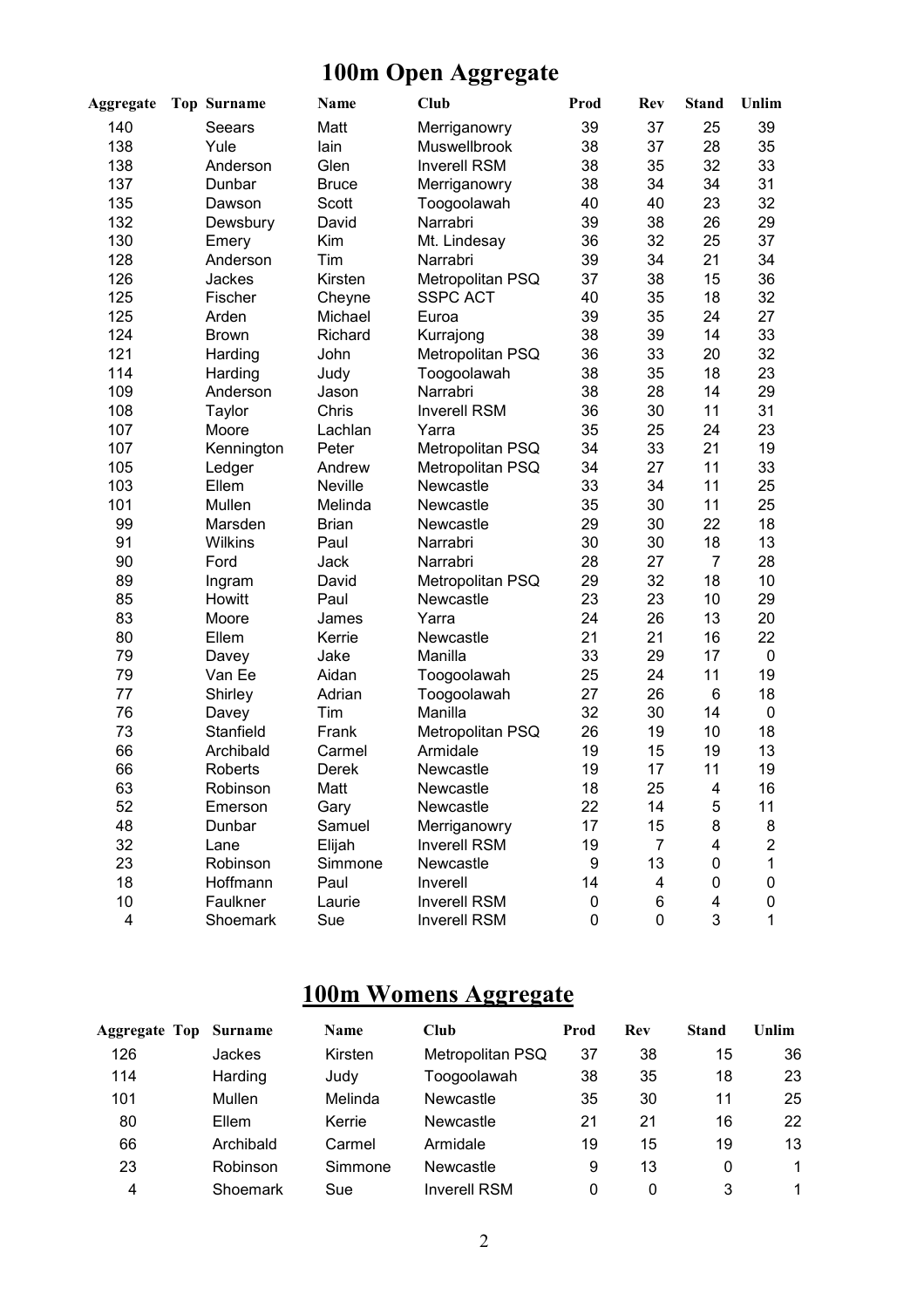## **100m Juniors Aggregate**

| Aggregate Top Surname |    |          | <b>Name</b> | Club                | Prod | Rev | Stand | Unlim |
|-----------------------|----|----------|-------------|---------------------|------|-----|-------|-------|
| 107                   | 0. | Moore    | Lachlan     | Yarra               | 35   | 25  | 24    | 23    |
| 79                    |    | 0 Van Ee | Aidan       | Toogoolawah         | 25   | 24  |       | 19    |
| 48                    |    | 0 Dunbar | Samuel      | Merriganowry        | 17   | 15  |       | 8     |
| 32                    |    | Lane     | Eliiah      | <b>Inverell RSM</b> | 19   |     | 4     |       |

## **Field Pistol Aggregate**

| Aggregate | <b>Surname</b> | <b>Name</b>  | <b>Club</b>         | Production       | <b>Any Sight</b> |
|-----------|----------------|--------------|---------------------|------------------|------------------|
| 67        | Seears         | Matt         | Merriganowry        | 35               | 32               |
| 63        | Yule           | lain         | Muswellbrook        | 31               | 32               |
| 63        | Dawson         | Scott        | Toogoolawah         | 32               | 31               |
| 62        | Emery          | Kim          | Mt. Lindesay        | 26               | 36               |
| 56        | Kennington     | Peter        | Metropolitan PSQ    | 28               | 28               |
| 53        | Dewsbury       | David        | Narrabri            | 23               | 30               |
| 52        | Dunbar         | <b>Bruce</b> | Merriganowry        | 24               | 28               |
| 51        | Anderson       | Glen         | <b>Inverell RSM</b> | 26               | 25               |
| 50        | Anderson       | Tim          | Narrabri            | 24               | 26               |
| 50        | Arden          | Michael      | Euroa               | 24               | 26               |
| 47        | Harding        | Judy         | Toogoolawah         | 24               | 23               |
| 47        | Harding        | John         | Metropolitan PSQ    | 25               | 22               |
| 45        | Stanfield      | Frank        | Metropolitan PSQ    | 20               | 25               |
| 43        | Ellem          | Neville      | Newcastle           | 22               | 21               |
| 42        | Ledger         | Andrew       | Metropolitan PSQ    | 24               | 18               |
| 42        | Mullen         | Melinda      | Newcastle           | 17               | 25               |
| 41        | Jackes         | Kirsten      | Metropolitan PSQ    | 18               | 23               |
| 38        | Marsden        | <b>Brian</b> | Newcastle           | 16               | 22               |
| 37        | Anderson       | Jason        | Narrabri            | 19               | 18               |
| 36        | Wilkins        | Paul         | Narrabri            | 18               | 18               |
| 35        | Ellem          | Kerrie       | Newcastle           | 18               | 17               |
| 34        | <b>Brown</b>   | Richard      | Kurrajong           | 15               | 19               |
| 33        | Moore          | James        | Yarra               | 16               | 17               |
| 32        | Fischer        | Cheyne       | <b>SSPC ACT</b>     | 13               | 19               |
| 32        | Moore          | Lachlan      | Yarra               | 17               | 15               |
| 30        | Ford           | <b>Jack</b>  | Narrabri            | 16               | 14               |
| 26        | Archibald      | Carmel       | Armidale            | 11               | 15               |
| 26        | Shirley        | Adrian       | Toogoolawah         | 15               | 11               |
| 25        | Robinson       | Matt         | Newcastle           | 12               | 13               |
| 23        | Emerson        | Gary         | Newcastle           | 12               | 11               |
| 21        | <b>Howitt</b>  | Paul         | Newcastle           | $\boldsymbol{9}$ | 12               |
| 16        | <b>Roberts</b> | <b>Derek</b> | Newcastle           | 9                | $\overline{7}$   |
| 14        | Faulkner       | Laurie       | <b>Inverell RSM</b> | $\overline{7}$   | $\overline{7}$   |
| 12        | Shoemark       | Sue          | <b>Inverell RSM</b> | 10               | $\overline{c}$   |
| 10        | Hoffmann       | Paul         | Inverell            | 10               | $\overline{0}$   |
| 10        | Taylor         | Chris        | <b>Inverell RSM</b> | 10               | $\mathbf 0$      |
| 5         | Robinson       | Simmone      | Newcastle           | 3                | $\overline{2}$   |

## **Ladies' Field Pistol Aggregate**

| Aggregate | <b>Surname</b> | Name    | Club                | <b>Production</b> | Any Sight |
|-----------|----------------|---------|---------------------|-------------------|-----------|
| 47        | Harding        | Judy    | Toogoolawah         | 24                | 23        |
| 42        | Mullen         | Melinda | Newcastle           | 17                | 25        |
| 41        | Jackes         | Kirsten | Metropolitan PSQ    | 18                | 23        |
| 35        | Ellem          | Kerrie  | <b>Newcastle</b>    | 18                | 17        |
| 26        | Archibald      | Carmel  | Armidale            | 11                | 15        |
| 12        | Shoemark       | Sue     | <b>Inverell RSM</b> | 10                | 2         |
| 5         | Robinson       | Simmone | Newcastle           | 3                 | 2         |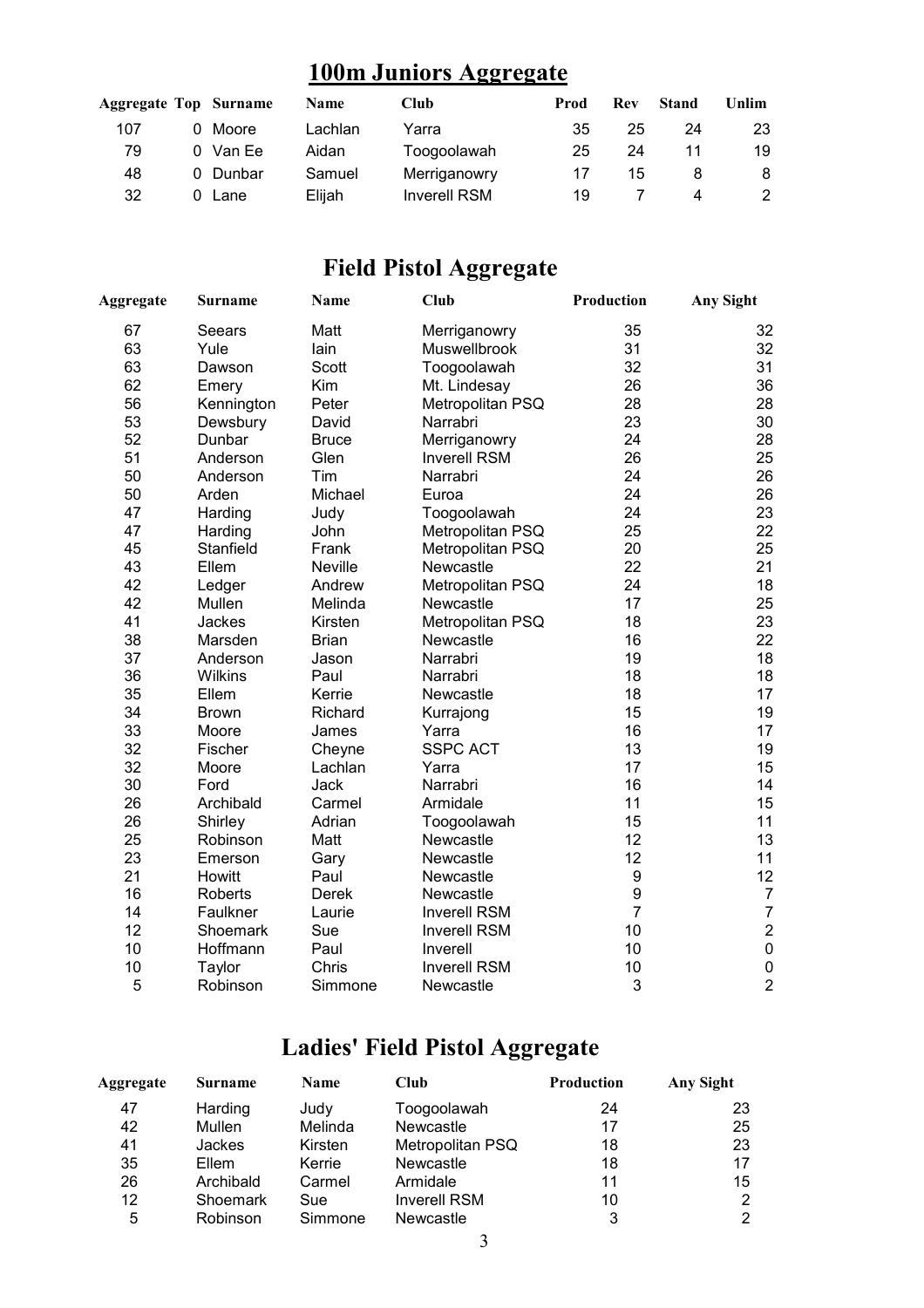| Aggregate    | <b>Surname</b> | Name                           | Club       |             |              | Production<br><b>Any Sight</b> |    |                |                   |                |
|--------------|----------------|--------------------------------|------------|-------------|--------------|--------------------------------|----|----------------|-------------------|----------------|
| 32           | Moore          | Lachlan                        | Yarra      |             |              | 17                             |    |                | 15                |                |
|              |                |                                |            |             |              |                                |    |                |                   |                |
|              |                | <b>100m Production Off Gun</b> |            |             |              |                                |    |                |                   |                |
| Name         | <b>Surname</b> | <b>Club</b>                    |            | Grade Grade | <b>Total</b> | <b>Top</b>                     |    |                | Chic Pig Turk Ram |                |
|              |                |                                |            |             |              |                                |    |                |                   |                |
| Cheyne       | Fischer        | <b>SSPC ACT</b>                | <b>INT</b> |             | 40           |                                | 10 | 10             | 10                | 10             |
| Scott        | Dawson         | Toogoolawah                    | <b>INT</b> |             | 40           | $\overline{c}$                 | 10 | 10             | 10                | 10             |
| Matt         | Seears         | Merriganowry                   | <b>INT</b> |             | 39           | 3                              | 10 | 10             | 9                 | 10             |
| David        | Dewsbury       | Narrabri                       | <b>INT</b> |             | 39           | 4                              | 10 | 10             | 9                 | 10             |
| Tim          | Anderson       | Narrabri                       | <b>INT</b> |             | 39           | 5                              | 10 | 10             | 10                | 9              |
| Michael      | Arden          | Euroa                          | <b>INT</b> |             | 39           | 6                              | 10 | 10             | 10                | 9              |
| Judy         | Harding        | Toogoolawah                    | <b>INT</b> |             | 38           |                                | 10 | 9              | 9                 | 10             |
| Glen         | Anderson       | <b>Inverell RSM</b>            | <b>INT</b> |             | 38           |                                | 10 | 10             | 8                 | 10             |
| Jason        | Anderson       | Narrabri                       | <b>AAA</b> |             | 38           | 9                              | 10 | 10             | 9                 | 9              |
| <b>Bruce</b> | Dunbar         | Merriganowry                   | <b>INT</b> |             | 38           | 10                             | 10 | 10             | 9                 | 9              |
| Richard      | <b>Brown</b>   | Kurrajong                      | <b>INT</b> |             | 38           | 11                             | 10 | 10             | 10                | 8              |
| lain         | Yule           | Muswellbrook                   | <b>INT</b> |             | 38           | 12                             | 10 | 10             | 10                | 8              |
| Kirsten      | Jackes         | Metropolitan                   | <b>INT</b> |             | 37           |                                | 10 | 10             | 9                 | 8              |
| John         | Harding        | Metropolitan                   | <b>INT</b> |             | 36           |                                | 10 | 9              | 8                 | 9              |
| Kim          | Emery          | Mt. Lindesay                   | <b>INT</b> |             | 36           |                                | 10 | 10             | 8                 | 8              |
| Chris        | Taylor         | <b>Inverell RSM</b>            | AA         |             | 36           |                                | 10 | 10             | 9                 | 7              |
| Lachlan      | Moore          | Yarra                          | AA         |             | 35           |                                | 10 | 8              | 8                 | 9              |
| Melinda      | Mullen         | Newcastle                      | <b>AAA</b> |             | 35           |                                | 10 | 9              | 8                 | 8              |
| Peter        | Kennington     | Metropolitan                   | AAA        |             | 34           |                                | 10 | 10             | 6                 | 8              |
| Andrew       | Ledger         | Metropolitan                   | <b>AAA</b> |             | 34           |                                | 10 | 9              | 8                 | 7              |
| Jake         | Davey          | Manilla                        | AA         |             | 33           |                                | 9  | 8              | $\overline{7}$    | 9              |
| Neville      | Ellem          | Newcastle                      | <b>INT</b> |             | 33           |                                | 10 | 10             | 6                 | 7              |
| Tim          | Davey          | Manilla                        | AA         |             | 32           |                                | 10 | 10             | 8                 | 4              |
| Paul         | Wilkins        | Narrabri                       | AAA        |             | 30           |                                | 9  | 8              | 7                 | 6              |
| David        |                |                                | AA         |             | 29           |                                | 10 | 7              | 5                 | 7              |
|              | Ingram         | Metropolitan<br>Newcastle      |            |             |              |                                |    |                |                   |                |
| <b>Brian</b> | Marsden        |                                | AAA        |             | 29           |                                | 10 | 9              | 3                 | 7              |
| Jack         | Ford           | Narrabri                       | A          |             | 28           |                                | 8  | 9              | 4                 | 7              |
| Adrian       | Shirley        | Toogoolawah                    | AA         |             | 27           |                                | 8  | 8              | 6                 | 5              |
| Frank        | Stanfield      | Metropolitan                   | A          |             | 26           |                                | 4  | 9              | 5                 | 8              |
| Aidan        | Van Ee         | Toogoolawah                    | AA         |             | 25           |                                | 6  | 10             | 3                 | 6              |
| James        | Moore          | Yarra                          | AAA        |             | 24           |                                | 8  | 5              | 6                 | 5              |
| Paul         | Howitt         | Newcastle                      | AA         |             | 23           |                                | 10 | 4              | 5                 | 4              |
| Gary         | Emerson        | Newcastle                      | B          |             | 22           |                                | 8  | $\overline{2}$ | 5                 | 7              |
| Kerrie       | Ellem          | Newcastle                      | AA         |             | 21           |                                | 9  | 6              | 4                 | $\overline{c}$ |
| Elijah       | Lane           | Inverell RSM                   | A          |             | 19           |                                | 6  | 6              | 3                 | 4              |
| Derek        | Roberts        | Newcastle                      | Β          |             | 19           |                                | 9  | 4              | $\overline{2}$    | 4              |

# **Junior's Field Pistol Aggregate**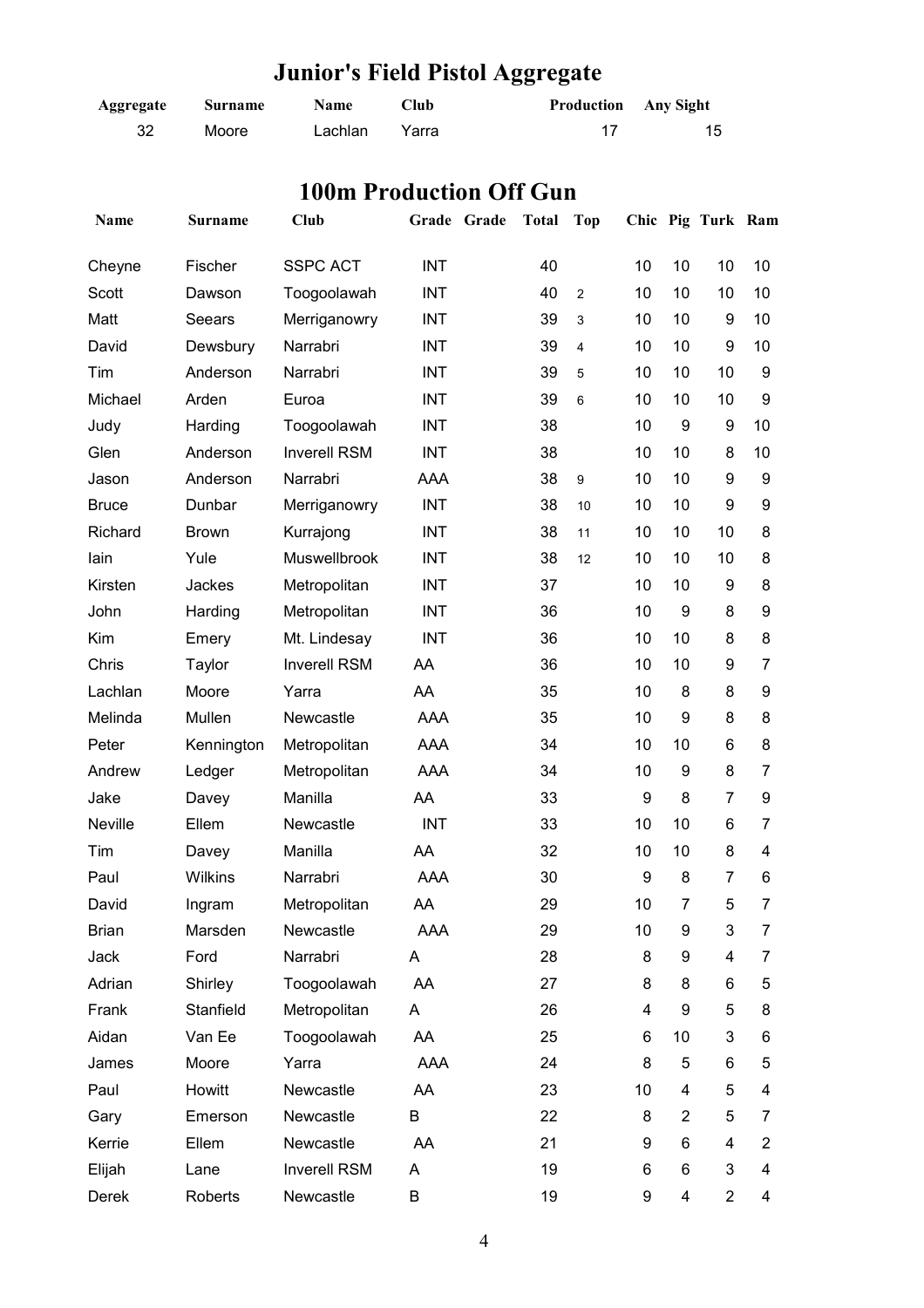| Carmel  | Archibald | Armidale     | AA | 19 | 8.  | 8              | 0              | - 3            |
|---------|-----------|--------------|----|----|-----|----------------|----------------|----------------|
| Matt    | Robinson  | Newcastle    | AA | 18 | 8.  | 8              | 2              | - 0            |
| Samuel  | Dunbar    | Merriganowry | B  | 17 | 6.  | 5              | $\overline{1}$ | - 5            |
| Paul    | Hoffmann  | Inverell     | В  | 14 | 5   | $\overline{4}$ | -3-            | $\overline{2}$ |
| Simmone | Robinson  | Newcastle    | В  | 9  | 4 3 |                | $\mathbf{1}$   |                |

#### **100m Revolver Off Gun**

| Name         | Surname      | Club                |            | Grade Grade | <b>Total</b> | Top            |    |                | Chic Pig Turk Ram |                |
|--------------|--------------|---------------------|------------|-------------|--------------|----------------|----|----------------|-------------------|----------------|
| Scott        | Dawson       | Toogoolawah         | <b>INT</b> |             | 40           |                | 10 | 10             | 10                | 10             |
| Richard      | <b>Brown</b> | Kurrajong           | <b>INT</b> |             | 39           |                | 10 | 10             | 9                 | 10             |
| David        | Dewsbury     | Narrabri            | <b>INT</b> |             | 38           | 3              | 10 | 10             | 10                | 8              |
| Kirsten      | Jackes       | Metropolitan        | <b>INT</b> |             | 38           | $\overline{4}$ | 10 | 10             | 9                 | 9              |
| lain         | Yule         | Muswellbrook        | <b>INT</b> |             | 37           |                | 9  | 9              | 10                | 9              |
| Matt         | Seears       | Merriganowry        | <b>INT</b> |             | 37           |                | 10 | 9              | 10                | 8              |
| Cheyne       | Fischer      | <b>SSPC ACT</b>     | <b>INT</b> |             | 35           |                | 10 | 9              | $\overline{7}$    | 9              |
| Glen         | Anderson     | <b>Inverell RSM</b> | <b>AAA</b> |             | 35           |                | 9  | 10             | 9                 | 7              |
| Judy         | Harding      | Toogoolawah         | <b>INT</b> |             | 35           |                | 10 | 10             | 9                 | 6              |
| Michael      | Arden        | Euroa               | AAA        |             | 35           |                | 10 | 10             | 10                | 5              |
| Neville      | Ellem        | Newcastle           | AAA        |             | 34           |                | 8  | 10             | 9                 | 7              |
| <b>Bruce</b> | Dunbar       | Merriganowry        | <b>INT</b> |             | 34           |                | 9  | 10             | 8                 | 7              |
| Tim          | Anderson     | Narrabri            | <b>INT</b> |             | 34           |                | 10 | 10             | $\overline{7}$    | $\overline{7}$ |
| Peter        | Kennington   | Metropolitan        | AAA        |             | 33           |                | 10 | 9              | $\overline{7}$    | $\overline{7}$ |
| John         | Harding      | Metropolitan        | <b>INT</b> |             | 33           |                | 10 | 8              | 9                 | 6              |
| David        | Ingram       | Metropolitan        | AA         |             | 32           |                | 9  | 9              | $\overline{7}$    | 7              |
| Kim          | Emery        | Mt. Lindesay        | <b>INT</b> |             | 32           |                | 10 | 10             | 6                 | 6              |
| <b>Brian</b> | Marsden      | Newcastle           | <b>AAA</b> |             | 30           |                | 7  | 10             | $\overline{7}$    | 6              |
| Tim          | Davey        | Manilla             | A          |             | 30           |                | 9  | 8              | $\overline{7}$    | 6              |
| Chris        | Taylor       | <b>Inverell RSM</b> | AA         |             | 30           |                | 9  | 8              | $\overline{7}$    | 6              |
| Paul         | Wilkins      | Narrabri            | AA         |             | 30           |                | 8  | 9              | 8                 | 5              |
| Melinda      | Mullen       | Newcastle           | AAA        |             | 30           |                | 9  | 8              | 8                 | 5              |
| Jake         | Davey        | Manilla             | A          |             | 29           |                | 9  | 8              | 6                 | 6              |
| Jason        | Anderson     | Narrabri            | <b>AAA</b> |             | 28           |                | 9  | 8              | 6                 | 5              |
| Jack         | Ford         | Narrabri            | AAA        |             | 27           |                | 5  | 9              | 7                 | 6              |
| Andrew       | Ledger       | Metropolitan        | AA         |             | 27           |                | 10 | 7              | 6                 | 4              |
| James        | Moore        | Yarra               | AA         |             | 26           |                | 8  | 7              | 6                 | 5              |
| Adrian       | Shirley      | Toogoolawah         | AA         |             | 26           |                | 9  | 7              | 5                 | 5              |
| Lachlan      | Moore        | Yarra               | A          |             | 25           |                | 7  | $\overline{7}$ | 5                 | 6              |
| Matt         | Robinson     | Newcastle           | A          |             | 25           |                | 7  | 9              | 5                 | 4              |
| Aidan        | Van Ee       | Toogoolawah         | AA         |             | 24           |                | 6  | 9              | 4                 | 5              |
| Paul         | Howitt       | Newcastle           | AA         |             | 23           |                | 9  | 6              | 4                 | 4              |
| Kerrie       | Ellem        | Newcastle           | AA         |             | 21           |                | 7  | $\overline{7}$ | $\overline{2}$    | 5              |
| Frank        | Stanfield    | Metropolitan        | B          |             | 19           |                | 8  | 3              | 4                 | 4              |
| Derek        | Roberts      | Newcastle           | В          |             | 17           |                | 8  | 6              | $\overline{2}$    | 1              |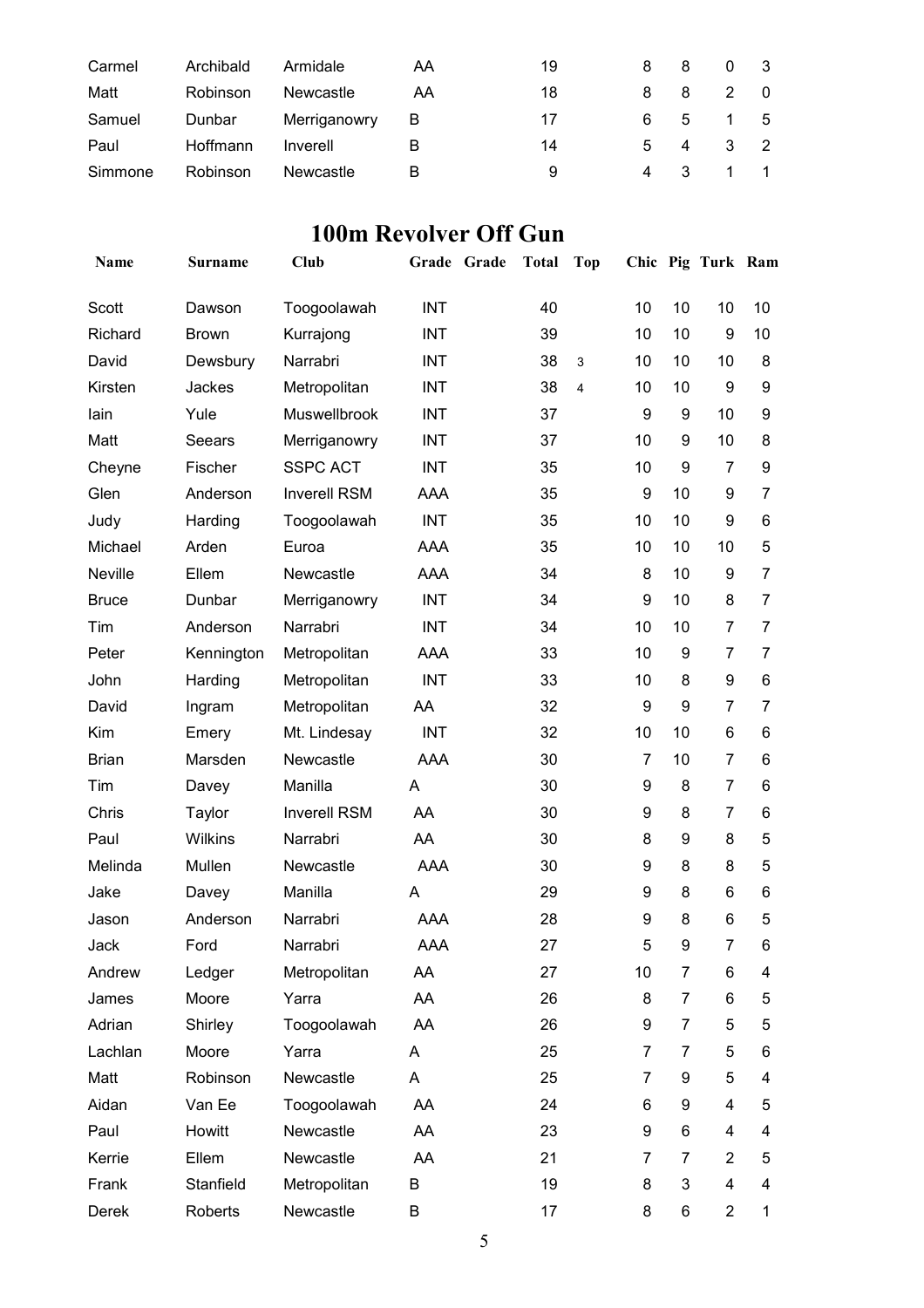| Samuel  | Dunbar    | Merriganowry        | в | 15 | 2 | 6 | 3 | 4              |
|---------|-----------|---------------------|---|----|---|---|---|----------------|
| Carmel  | Archibald | Armidale            | в | 15 | 6 | 5 |   | 3              |
| Gary    | Emerson   | Newcastle           | в | 14 | 3 | 5 | 2 | 4              |
| Simmone | Robinson  | Newcastle           | в | 13 | 4 | 5 |   | -3             |
| Elijah  | Lane      | <b>Inverell RSM</b> | В |    | 4 | 3 | 0 | $\Omega$       |
| Laurie  | Faulkner  | <b>Inverell RSM</b> | В | 6  | 2 | 1 | 2 | $\overline{1}$ |
| Paul    | Hoffmann  | Inverell            | B | 4  | 0 |   | 2 | $\overline{1}$ |

# **100m Standing Off Gun**

| Name         | <b>Surname</b> | <b>Club</b>         |            | Grade Grade | <b>Total</b> | <b>Top</b> |                |                | Chic Pig Turk Ram |                |
|--------------|----------------|---------------------|------------|-------------|--------------|------------|----------------|----------------|-------------------|----------------|
| <b>Bruce</b> | Dunbar         | Merriganowry        | <b>INT</b> |             | 34           |            | 10             | 10             | $\overline{7}$    | 7              |
| Glen         | Anderson       | <b>Inverell RSM</b> | <b>INT</b> |             | 32           |            | 8              | 10             | 6                 | 8              |
| lain         | Yule           | Muswellbrook        | <b>INT</b> |             | 28           |            | 9              | $\overline{7}$ | 6                 | 6              |
| David        | Dewsbury       | Narrabri            | <b>INT</b> |             | 26           |            | 10             | 6              | $\overline{7}$    | 3              |
| Matt         | Seears         | Merriganowry        | <b>INT</b> |             | 25           |            | 9              | 8              | 4                 | 4              |
| Kim          | Emery          | Mt. Lindesay        | <b>INT</b> |             | 25           |            | 10             | 9              | $\overline{2}$    | 4              |
| Lachlan      | Moore          | Yarra               | AA         |             | 24           |            | 9              | $\overline{4}$ | 5                 | 6              |
| Michael      | Arden          | Euroa               | <b>AAA</b> |             | 24           |            | 7              | 10             | 4                 | 3              |
| Scott        | Dawson         | Toogoolawah         | <b>INT</b> |             | 23           |            | 9              | $\overline{7}$ | $\mathbf{3}$      | 4              |
| <b>Brian</b> | Marsden        | Newcastle           | <b>AAA</b> |             | 22           |            | 6              | 5              | 3                 | 8              |
| Peter        | Kennington     | Metropolitan        | AAA        |             | 21           |            | 6              | 6              | $\overline{2}$    | $\overline{7}$ |
| Tim          | Anderson       | Narrabri            | <b>INT</b> |             | 21           |            | $\overline{7}$ | 5              | 3                 | 6              |
| John         | Harding        | Metropolitan        | <b>INT</b> |             | 20           |            | $\overline{7}$ | 4              | 5                 | 4              |
| Carmel       | Archibald      | Armidale            | AA         |             | 19           |            | $\overline{7}$ | 6              | $\overline{2}$    | $\overline{4}$ |
| David        | Ingram         | Metropolitan        | AA         |             | 18           |            | $\overline{7}$ | 4              | 1                 | 6              |
| Judy         | Harding        | Toogoolawah         | <b>INT</b> |             | 18           |            | 6              | 4              | 3                 | 5              |
| Cheyne       | Fischer        | <b>SSPC ACT</b>     | AA         |             | 18           |            | $\overline{7}$ | 4              | 3                 | 4              |
| Paul         | Wilkins        | Narrabri            | AA         |             | 18           |            | $\overline{7}$ | 4              | 3                 | 4              |
| Jake         | Davey          | Manilla             | AA         |             | 17           |            | 6              | $\overline{7}$ | $\overline{2}$    | $\overline{2}$ |
| Kerrie       | Ellem          | Newcastle           | AA         |             | 16           |            | 6              | 3              | 5                 | $\overline{2}$ |
| Kirsten      | Jackes         | Metropolitan        | AA         |             | 15           |            | 6              | 4              | 1                 | 4              |
| Tim          | Davey          | Manilla             | A          |             | 14           |            | 6              | 5              | $\mathbf 0$       | 3              |
| Jason        | Anderson       | Narrabri            | AA         |             | 14           |            | $\overline{2}$ | 6              | 4                 | $\overline{2}$ |
| Richard      | <b>Brown</b>   | Kurrajong           | AA         |             | 14           |            | 6              | 4              | 3                 | 1              |
| James        | Moore          | Yarra               | AA         |             | 13           |            | 6              | 4              | 2                 | $\mathbf 1$    |
| Derek        | Roberts        | Newcastle           | B          |             | 11           |            | $\overline{c}$ | 4              | 1                 | 4              |
| Andrew       | Ledger         | Metropolitan        | AA         |             | 11           |            | $\overline{2}$ | 4              | $\overline{2}$    | 3              |
| Neville      | Ellem          | Newcastle           | AAA        |             | 11           |            | 5              | 3              | 1                 | $\overline{c}$ |
| Melinda      | Mullen         | Newcastle           | <b>INT</b> |             | 11           |            | 7              | 1              | 1                 | $\overline{2}$ |
| Aidan        | Van Ee         | Toogoolawah         | A          |             | 11           |            | 4              | 4              | $\overline{2}$    | 1              |
| Chris        | Taylor         | <b>Inverell RSM</b> | A          |             | 11           |            | 4              | 5              | 1                 | 1              |
| Paul         | Howitt         | Newcastle           | A          |             | 10           |            | 5              | 1              | $\pmb{0}$         | 4              |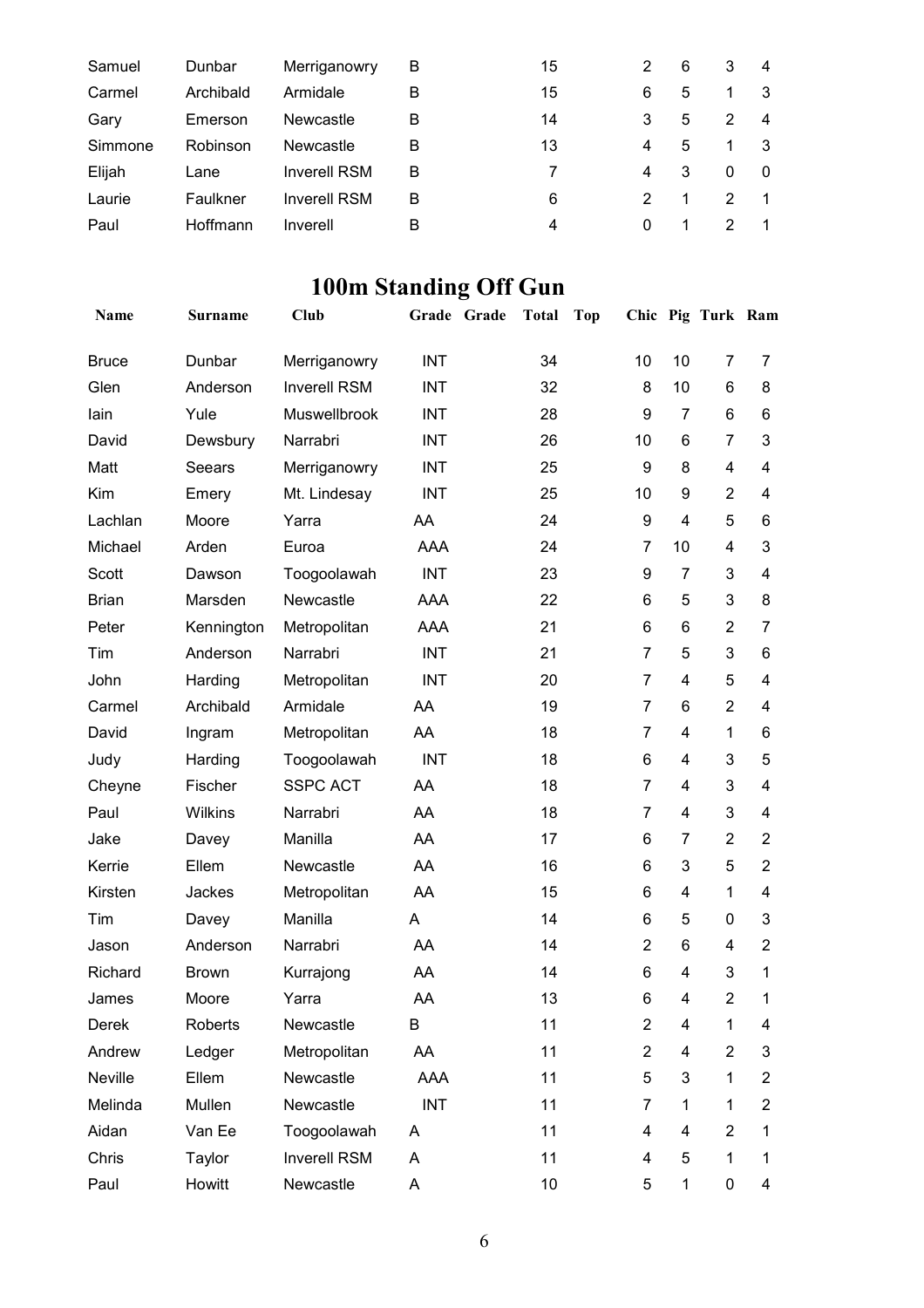| Frank   | Stanfield | Metropolitan        | A | 10 | 3        | 5 | 0            | 2        |
|---------|-----------|---------------------|---|----|----------|---|--------------|----------|
| Samuel  | Dunbar    | Merriganowry        | B | 8  | 5        | 2 | 1            | 0        |
| Jack    | Ford      | Narrabri            | A | 7  | 2        | 3 | 1            | 1        |
| Adrian  | Shirley   | Toogoolawah         | A | 6  | 4        |   | 1            | 0        |
| Gary    | Emerson   | Newcastle           | B | 5  | 2        | 0 | 1            | 2        |
| Matt    | Robinson  | Newcastle           | A | 4  | 2        | 0 | 0            | 2        |
| Elijah  | Lane      | <b>Inverell RSM</b> | B | 4  | $\Omega$ | 2 | 1            | 1        |
| Laurie  | Faulkner  | <b>Inverell RSM</b> | B | 4  | 2        | 1 | $\mathbf{0}$ | -1       |
| Sue     | Shoemark  | <b>Inverell RSM</b> | B | 3  | $\Omega$ | 1 | $\mathbf{0}$ | 2        |
| Simmone | Robinson  | Newcastle           | B | 0  |          | 0 | 0            | $\Omega$ |

## **100m Unlimited Off Gun**

| Name         | <b>Surname</b> | Club                | Grade      | Grade Total |    | <b>Top</b> | <b>Chick</b>     | Pig            | Turk Ram       |                         |
|--------------|----------------|---------------------|------------|-------------|----|------------|------------------|----------------|----------------|-------------------------|
| Matt         | Seears         | Merriganowry        | AAA        |             | 39 |            | 10               | 10             | 9              | 10                      |
| Kim          | Emery          | Mt. Lindesay        | <b>INT</b> |             | 37 |            | $\boldsymbol{9}$ | 10             | 8              | 10                      |
| Kirsten      | Jackes         | Metropolitan        | AAA        |             | 36 |            | 9                | 10             | 9              | 8                       |
| lain         | Yule           | Muswellbrook        | <b>AAA</b> |             | 35 |            | 10               | 9              | 6              | 10                      |
| Tim          | Anderson       | Narrabri            | AA         |             | 34 |            | 9                | 10             | 6              | 9                       |
| Glen         | Anderson       | <b>Inverell RSM</b> | <b>INT</b> |             | 33 |            | 9                | 10             | 6              | 8                       |
| Richard      | <b>Brown</b>   | Kurrajong           | AAA        |             | 33 |            | 10               | 9              | 6              | 8                       |
| Andrew       | Ledger         | Metropolitan        | AA         |             | 33 |            | 10               | 10             | 5              | 8                       |
| John         | Harding        | Metropolitan        | AAA        |             | 32 | 9          | 10               | 9              | 6              | $\overline{7}$          |
| Cheyne       | Fischer        | <b>SSPC ACT</b>     | AAA        |             | 32 | 10         | 10               | 9              | 6              | $\overline{7}$          |
| Scott        | Dawson         | Toogoolawah         | AAA        |             | 32 | 11         | 10               | 10             | 5              | $\overline{7}$          |
| <b>Bruce</b> | Dunbar         | Merriganowry        | <b>AAA</b> |             | 31 |            | 9                | 10             | 6              | 6                       |
| Chris        | Taylor         | <b>Inverell RSM</b> | AA         |             | 31 |            | 8                | 10             | 8              | 5                       |
| Jason        | Anderson       | Narrabri            | AA         |             | 29 |            | $\overline{7}$   | 10             | 6              | 6                       |
| David        | Dewsbury       | Narrabri            | <b>AAA</b> |             | 29 |            | 9                | 8              | 6              | 6                       |
| Paul         | Howitt         | Newcastle           | AA         |             | 29 |            | 9                | 8              | 8              | 4                       |
| Jack         | Ford           | Narrabri            | A          |             | 28 |            | 10               | 7              | 7              | 4                       |
| Michael      | Arden          | Euroa               | AAA        |             | 27 |            | $\boldsymbol{9}$ | 9              | $\overline{4}$ | 5                       |
| Neville      | Ellem          | Newcastle           | AA         |             | 25 |            | 10               | 6              | $\overline{4}$ | 5                       |
| Melinda      | Mullen         | Newcastle           | AA         |             | 25 |            | 10               | 7              | 4              | 4                       |
| Judy         | Harding        | Toogoolawah         | AAA        |             | 23 |            | 6                | $\overline{7}$ | 4              | 6                       |
| Lachlan      | Moore          | Yarra               | AA         |             | 23 |            | 10               | 7              | $\overline{2}$ | 4                       |
| Kerrie       | Ellem          | Newcastle           | AA         |             | 22 |            | 6                | 8              | $\overline{4}$ | 4                       |
| James        | Moore          | Yarra               | AA         |             | 20 |            | 4                | 8              | $\overline{2}$ | 6                       |
| Aidan        | Van Ee         | Toogoolawah         | B          |             | 19 |            | 7                | 5              | 3              | 4                       |
| Peter        | Kennington     | Metropolitan        | AA         |             | 19 |            | 7                | 5              | 4              | 3                       |
| Derek        | Roberts        | Newcastle           | B          |             | 19 |            | 7                | 7              | 3              | $\overline{c}$          |
| Adrian       | Shirley        | Toogoolawah         | B          |             | 18 |            | 3                | 6              | 3              | 6                       |
| <b>Brian</b> | Marsden        | Newcastle           | AA         |             | 18 |            | 6                | 6              | 4              | $\overline{\mathbf{c}}$ |
| Frank        | Stanfield      | Metropolitan        | В          |             | 18 |            | 6                | 8              | $\overline{2}$ | $\overline{c}$          |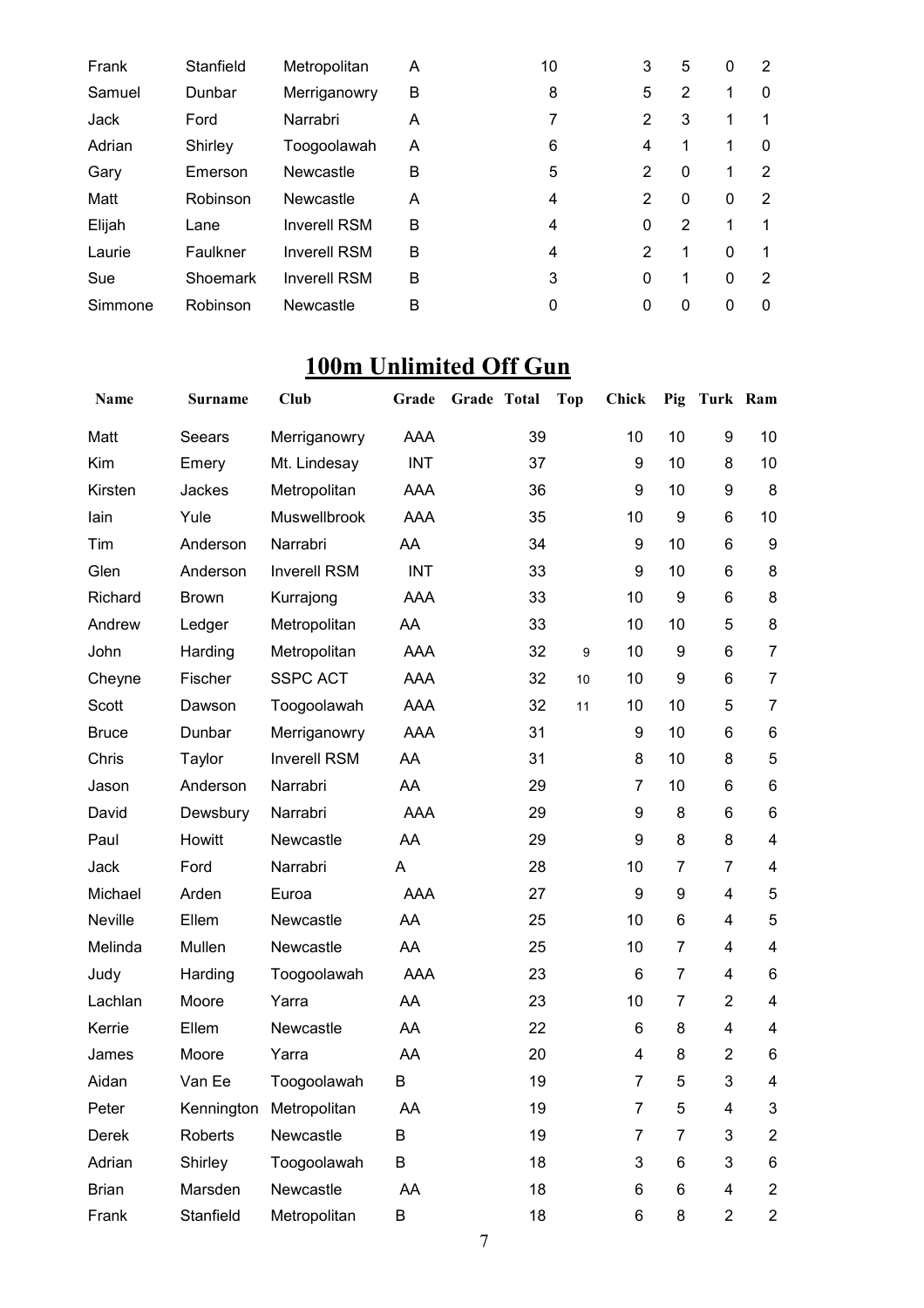| Robinson  | Newcastle           | в  | 16 | 5 |   |             | 3           |
|-----------|---------------------|----|----|---|---|-------------|-------------|
| Archibald | Armidale            | B  | 13 | 6 | 3 | 2           | 2           |
| Wilkins   | Narrabri            | AA | 13 | 5 | 5 | 2           | 1           |
| Emerson   | Newcastle           | B  | 11 | 5 | 3 | 3           | $\mathbf 0$ |
| Ingram    | Metropolitan        | A  | 10 | 3 | 3 | 2           | 2           |
| Dunbar    | Merriganowry        | B  | 8  | 4 | 3 | 1           | 0           |
| Lane      | <b>Inverell RSM</b> | B  | 2  | 0 | 2 | $\mathbf 0$ | $\mathbf 0$ |
| Robinson  | Newcastle           | B  | 1  | 1 | 0 | $\mathbf 0$ | $\mathbf 0$ |
| Shoemark  | <b>Inverell RSM</b> | B  |    |   | 0 | 0           | 0           |
|           |                     |    |    |   |   |             |             |

## **Field Pistol Production Off Gun**

| Name         | Surname      | <b>Club</b>         |            | Grade Grade | <b>Total</b> | <b>Top</b> |                |                | Chic Pig Turk Ram |                |
|--------------|--------------|---------------------|------------|-------------|--------------|------------|----------------|----------------|-------------------|----------------|
| Matt         | Seears       | Merriganowry        | <b>INT</b> |             | 35           |            | 10             | 9              | 8                 | 8              |
| Scott        | Dawson       | Toogoolawah         | <b>INT</b> |             | 32           |            | 9              | 6              | 8                 | 9              |
| lain         | Yule         | Muswellbrook        | <b>INT</b> |             | 31           |            | 9              | 9              | 4                 | 9              |
| Peter        | Kennington   | Metropolitan        | <b>AAA</b> |             | 28           |            | 7              | 10             | $\overline{7}$    | $\overline{4}$ |
| Kim          | Emery        | Mt. Lindesay        | <b>INT</b> |             | 26           |            | $\overline{7}$ | $\overline{7}$ | 5                 | $\overline{7}$ |
| Glen         | Anderson     | <b>Inverell RSM</b> | <b>INT</b> |             | 26           |            | 8              | 8              | 5                 | 5              |
| John         | Harding      | Metropolitan        | <b>INT</b> |             | 25           |            | 9              | 8              | 3                 | 5              |
| <b>Bruce</b> | Dunbar       | Merriganowry        | <b>INT</b> |             | 24           |            | 7              | $\overline{7}$ | $\overline{4}$    | 6              |
| Judy         | Harding      | Toogoolawah         | <b>INT</b> |             | 24           |            | 8              | 6              | 4                 | 6              |
| Tim          | Anderson     | Narrabri            | <b>INT</b> |             | 24           |            | 7              | 5              | 7                 | 5              |
| Andrew       | Ledger       | Metropolitan        | AA         |             | 24           |            | $\overline{7}$ | 9              | 4                 | $\overline{4}$ |
| Michael      | Arden        | Euroa               | <b>INT</b> |             | 24           |            | 8              | 6              | 7                 | 3              |
| David        | Dewsbury     | Narrabri            | <b>INT</b> |             | 23           |            | 10             | 5              | 5                 | 3              |
| Neville      | Ellem        | Newcastle           | <b>AAA</b> |             | 22           |            | 8              | 6              | 4                 | 4              |
| Frank        | Stanfield    | Metropolitan        | AA         |             | 20           |            | 7              | 7              | $\mathbf{1}$      | 5              |
| Jason        | Anderson     | Narrabri            | A          |             | 19           |            | 6              | 7              | 4                 | $\overline{2}$ |
| Paul         | Wilkins      | Narrabri            | AA         |             | 18           |            | 7              | 5              | 3                 | 3              |
| Kerrie       | Ellem        | Newcastle           | AA         |             | 18           |            | $\overline{7}$ | $\overline{7}$ | $\mathbf{1}$      | 3              |
| Kirsten      | Jackes       | Metropolitan        | AA         |             | 18           |            | 8              | 4              | 4                 | $\overline{2}$ |
| Lachlan      | Moore        | Yarra               | AA         |             | 17           |            | $\overline{7}$ | 5              | $\overline{2}$    | 3              |
| Melinda      | Mullen       | Newcastle           | <b>AAA</b> |             | 17           |            | 9              | 5              | $\overline{2}$    | $\mathbf{1}$   |
| James        | Moore        | Yarra               | <b>AAA</b> |             | 16           |            | 5              | 1              | 3                 | 7              |
| <b>Brian</b> | Marsden      | Newcastle           | <b>AAA</b> |             | 16           |            | 7              | 6              | 1                 | $\overline{2}$ |
| Jack         | Ford         | Narrabri            | A          |             | 16           |            | 4              | 4              | 7                 | 1              |
| Adrian       | Shirley      | Toogoolawah         | A          |             | 15           |            | 9              | $\overline{2}$ | 2                 | $\overline{2}$ |
| Richard      | <b>Brown</b> | Kurrajong           | AA         |             | 15           |            | 5              | 6              | 3                 | 1              |
| Cheyne       | Fischer      | <b>SSPC ACT</b>     | AA         |             | 13           |            | 5              | $\overline{2}$ | $\mathbf 1$       | 5              |
| Matt         | Robinson     | Newcastle           | В          |             | 12           |            | 4              | $\overline{2}$ | 3                 | 3              |
| Gary         | Emerson      | Newcastle           | A          |             | 12           |            | 6              | 3              | 3                 | 0              |
| Carmel       | Archibald    | Armidale            | A          |             | 11           |            | 4              | 4              | 2                 | 1              |
| Paul         | Hoffmann     | Inverell            | A          |             | 10           |            | $\mathbf{1}$   | 6              | 0                 | 3              |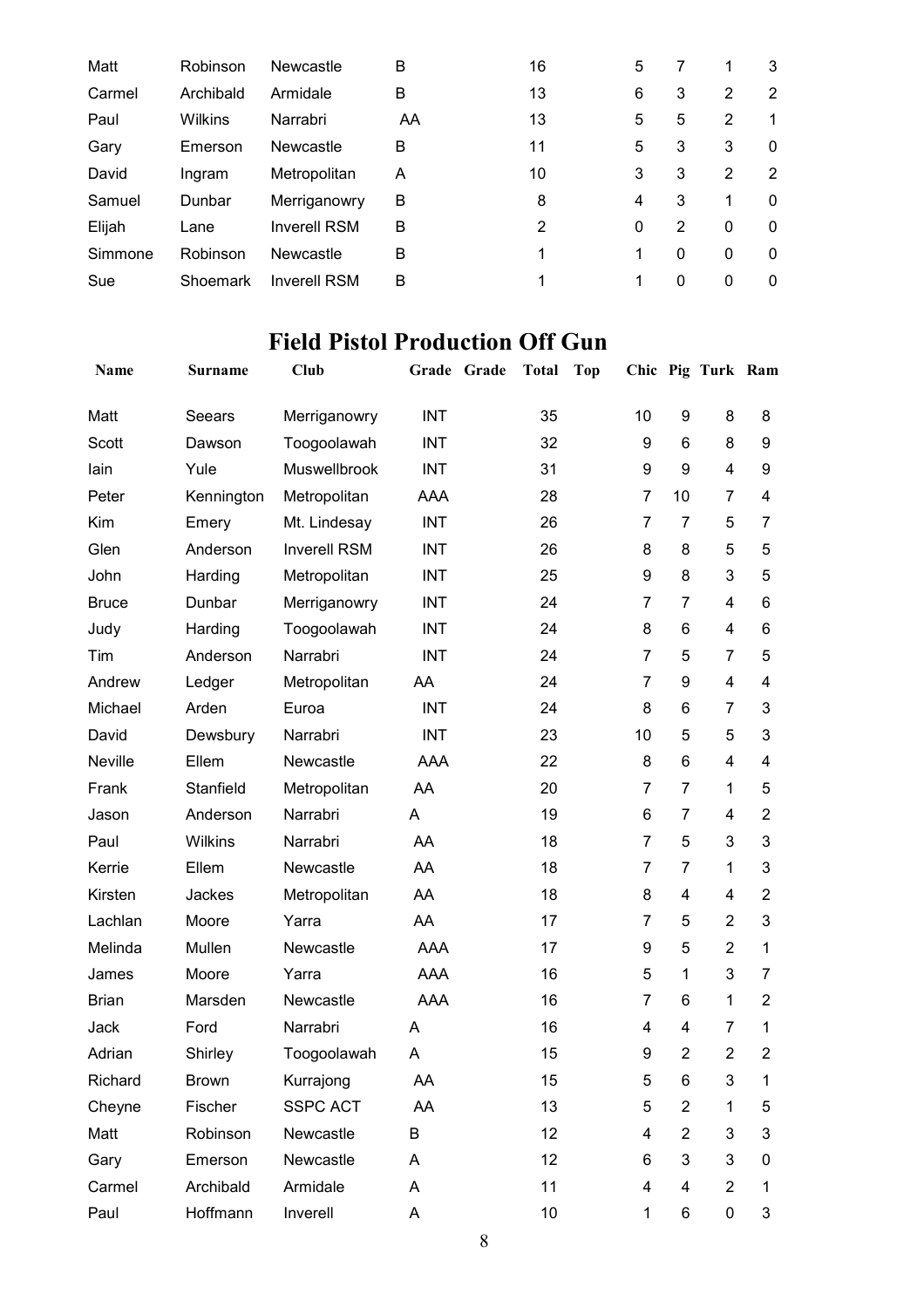| Sue     | Shoemark | <b>Inverell RSM</b> | В  | 10 | 5 | 3  |   | $\overline{1}$ |
|---------|----------|---------------------|----|----|---|----|---|----------------|
| Chris   | Taylor   | <b>Inverell RSM</b> | А  | 10 | 4 | 3  | 3 | - 0            |
| Paul    | Howitt   | Newcastle           | AA | 9  | 3 | -3 |   | - 2            |
| Derek   | Roberts  | Newcastle           | B  | 9  | 2 | 4  | 2 | $\blacksquare$ |
| Laurie  | Faulkner | <b>Inverell RSM</b> | В  |    | 4 | 2  |   | - 0            |
| Simmone | Robinson | Newcastle           | В  | 3  | 2 |    | 0 | $\overline{0}$ |

# **Field Pistol Any Sight Off Gun**

| Name         | Surname      | Club                |            | Grade Grade | <b>Total</b>   | <b>Top</b>     |                |                | Chic Pig Turk Ram |                          |
|--------------|--------------|---------------------|------------|-------------|----------------|----------------|----------------|----------------|-------------------|--------------------------|
| Kim          | Emery        | Mt. Lindesay        | <b>INT</b> |             | 36             |                | 10             | 9              | 8                 | 9                        |
| lain         | Yule         | Muswellbrook        | <b>INT</b> |             | 32             | $\overline{c}$ | $\overline{7}$ | 9              | 8                 | 8                        |
| Matt         | Seears       | Merriganowry        | <b>INT</b> |             | 32             | 3              | 9              | 10             | 6                 | 7                        |
| Scott        | Dawson       | Toogoolawah         | AAA        |             | 31             |                | 10             | 8              | 6                 | $\overline{7}$           |
| David        | Dewsbury     | Narrabri            | AAA        |             | 30             |                | 8              | 8              | 6                 | 8                        |
| <b>Bruce</b> | Dunbar       | Merriganowry        | <b>INT</b> |             | 28             |                | 9              | 4              | 9                 | 6                        |
| Peter        | Kennington   | Metropolitan        | AAA        |             | 28             |                | 9              | $\overline{7}$ | 8                 | $\overline{\mathbf{4}}$  |
| Michael      | Arden        | Euroa               | AAA        |             | 26             |                | 8              | $\overline{7}$ | 5                 | 6                        |
| Tim          | Anderson     | Narrabri            | AAA        |             | 26             |                | $\overline{7}$ | 10             | $\overline{4}$    | 5                        |
| Melinda      | Mullen       | Newcastle           | AAA        |             | 25             |                | 9              | $\overline{7}$ | 4                 | 5                        |
| Glen         | Anderson     | <b>Inverell RSM</b> | <b>AAA</b> |             | 25             |                | 8              | 6              | $\overline{7}$    | $\overline{\mathcal{A}}$ |
| Frank        | Stanfield    | Metropolitan        | A          |             | 25             |                | 8              | 8              | 6                 | 3                        |
| Kirsten      | Jackes       | Metropolitan        | AA         |             | 23             |                | 5              | 8              | 5                 | 5                        |
| Judy         | Harding      | Toogoolawah         | AAA        |             | 23             |                | 8              | 8              | 3                 | $\overline{\mathbf{4}}$  |
| <b>Brian</b> | Marsden      | Newcastle           | AAA        |             | 22             |                | 8              | 5              | 5                 | $\overline{4}$           |
| John         | Harding      | Metropolitan        | <b>AAA</b> |             | 22             |                | 8              | 9              | 1                 | $\overline{\mathbf{4}}$  |
| Neville      | Ellem        | Newcastle           | AA         |             | 21             |                | $\overline{7}$ | $\overline{7}$ | 4                 | 3                        |
| Richard      | <b>Brown</b> | Kurrajong           | AA         |             | 19             |                | 5              | 5              | $\overline{2}$    | $\overline{7}$           |
| Cheyne       | Fischer      | <b>SSPC ACT</b>     | A          |             | 19             |                | 8              | 4              | $\overline{2}$    | 5                        |
| Jason        | Anderson     | Narrabri            | A          |             | 18             |                | 4              | 6              | $\overline{2}$    | $\,6$                    |
| Andrew       | Ledger       | Metropolitan        | AA         |             | 18             |                | 6              | 5              | 3                 | $\overline{4}$           |
| Paul         | Wilkins      | Narrabri            | AA         |             | 18             |                | 6              | 6              | 3                 | 3                        |
| Kerrie       | Ellem        | Newcastle           | A          |             | 17             |                | 5              | $\overline{7}$ | $\overline{2}$    | 3                        |
| James        | Moore        | Yarra               | AA         |             | 17             |                | 8              | 5              | 1                 | 3                        |
| Carmel       | Archibald    | Armidale            | A          |             | 15             |                | 5              | 5              | 1                 | 4                        |
| Lachlan      | Moore        | Yarra               | A          |             | 15             |                | 8              | 4              | $\overline{2}$    | 1                        |
| Jack         | Ford         | Narrabri            | B          |             | 14             |                | 5              | 5              | $\overline{2}$    | $\overline{2}$           |
| Matt         | Robinson     | Newcastle           | B          |             | 13             |                | $\overline{2}$ | 5              | 4                 | $\overline{2}$           |
| Paul         | Howitt       | Newcastle           | A          |             | 12             |                | 4              | 6              | 1                 | 1                        |
| Adrian       | Shirley      | Toogoolawah         | B          |             | 11             |                | 5              | 3              | 1                 | $\overline{2}$           |
| Gary         | Emerson      | Newcastle           | B          |             | 11             |                | 4              | 5              | 0                 | $\overline{2}$           |
| Laurie       | Faulkner     | <b>Inverell RSM</b> | B          |             | 7              |                | $\overline{2}$ | 3              | 1                 | 1                        |
| Derek        | Roberts      | Newcastle           | B          |             | 7              |                | 3              | 3              | 1                 | 0                        |
| Simmone      | Robinson     | Newcastle           | B          |             | $\overline{2}$ |                | $\overline{2}$ | 0              | 0                 | 0                        |
| Sue          | Shoemark     | Inverell RSM        | Β          |             | $\overline{c}$ |                | $\overline{2}$ | 0              | $\mathbf 0$       | 0                        |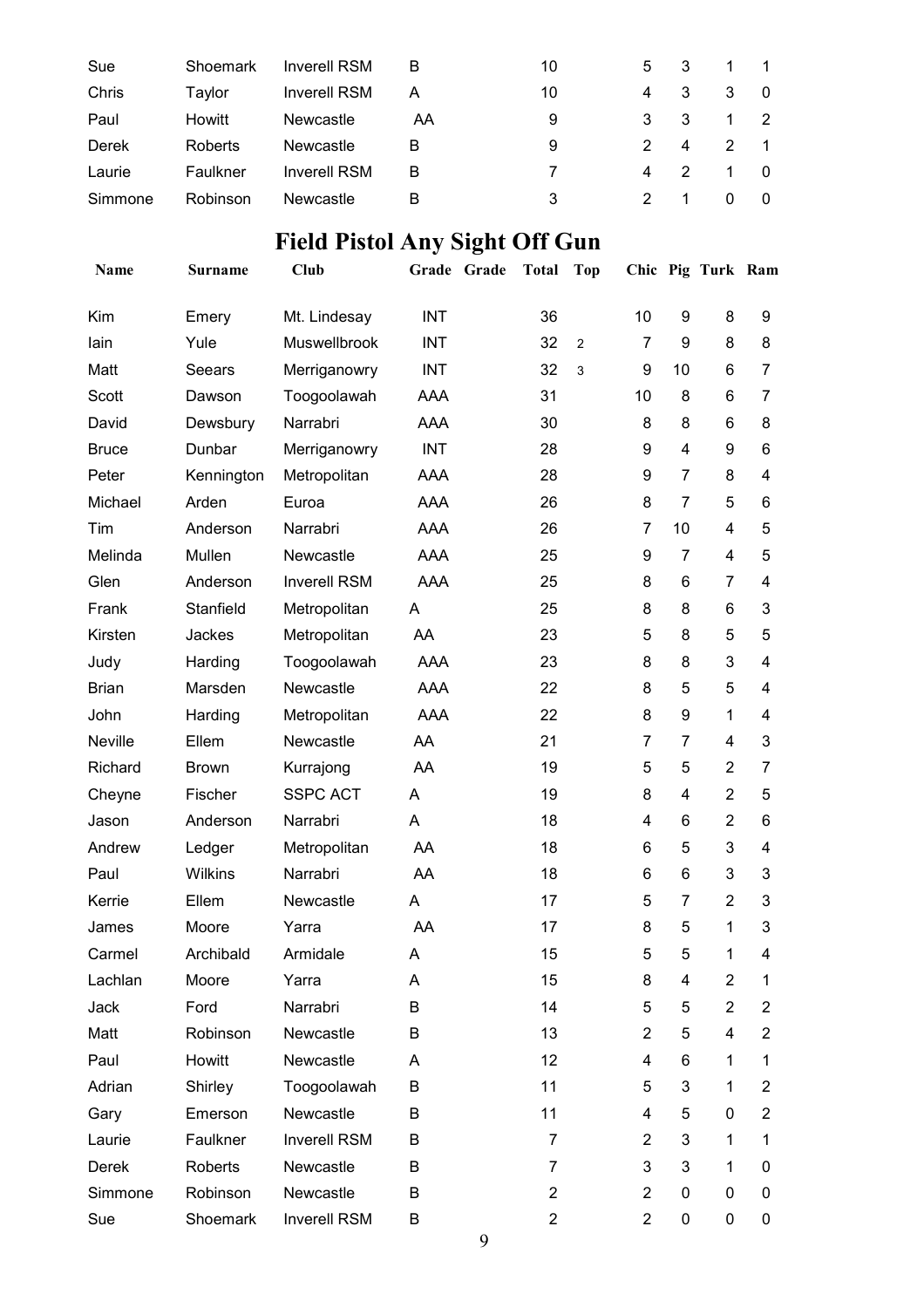#### **100m Aggregate Open Teams**

- **NSW 270** Kim Emery & Matt Seears
- **QLD 247** John Harding & Kirsten Jackes
- **VIC 232** Mick Arden & Lachlan Moore

#### **100m Aggregate Women's Teams**

- **QLD 240** Judy Harding & Kirsten Jackes
- **NSW 181** Melinda Mullen & Kerrie Ellem

#### **Field Pistol Aggregate Open Teams**

- **NSW 130** Iain Yule & Matt Seears
- **QLD 103** Judy Harding & Peter Kennington
- **VIC 83** Mick Arden & James Moore

#### **Field Pistol Aggregate Women's Teams**

- **QLD 89** Judy Harding & Kirsten Jackes
- **NSW 82** Melinda Mullen & Kerrie Ellem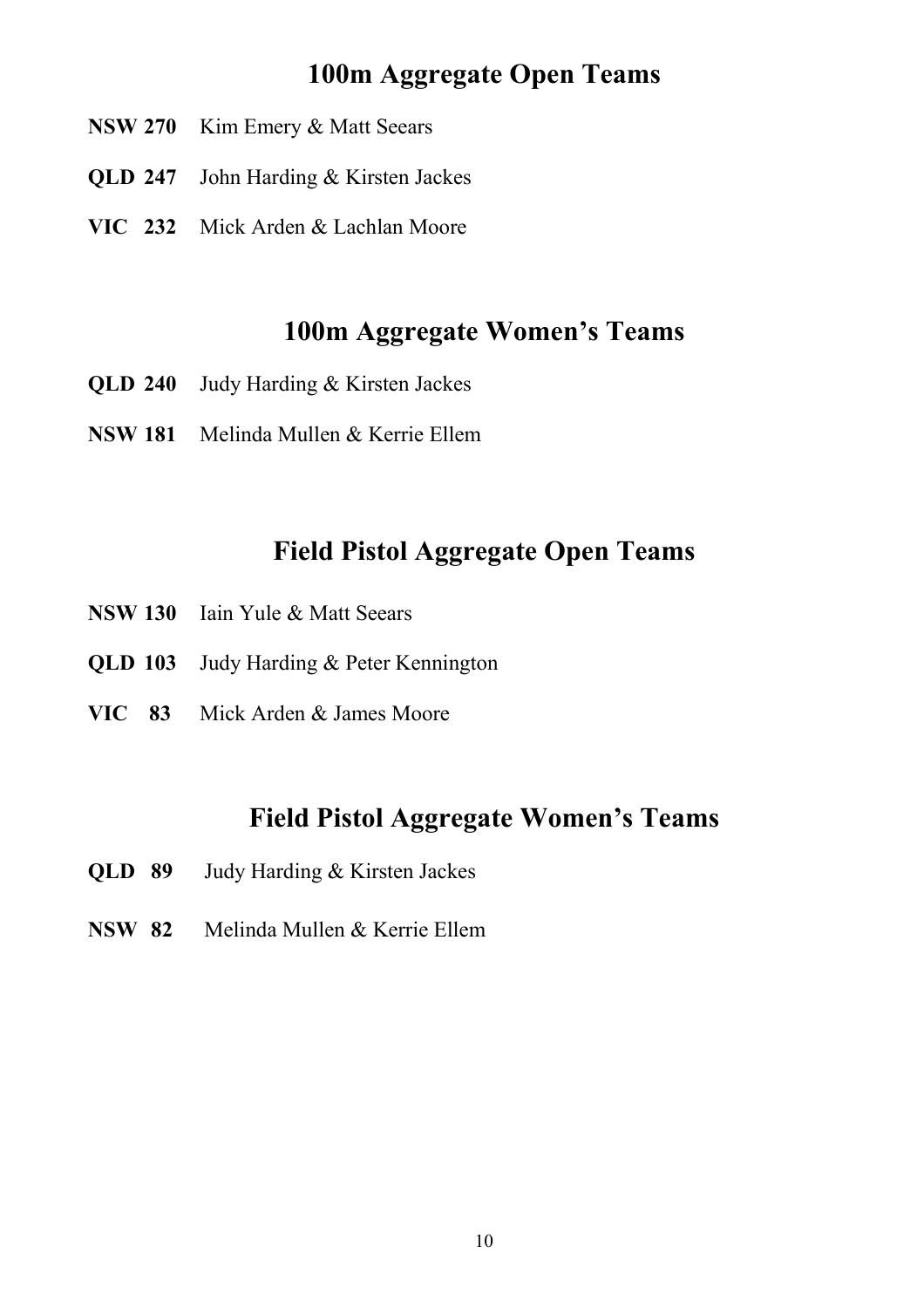## **100m Production**

| Name         |            | <b>Surname</b> | <b>Club</b>         |    | <b>Grade Total Shoot</b> | Chick | Pig            | Turk Ram       |                |
|--------------|------------|----------------|---------------------|----|--------------------------|-------|----------------|----------------|----------------|
| Grade        | <b>INT</b> |                |                     |    |                          |       |                |                |                |
| Cheyne       |            | Fischer        | <b>SSPC ACT</b>     | 40 | $\mathbf 1$              | 10    | 10             | 10             | 10             |
| Scott        |            | Dawson         | Toogoolawah         | 40 | $\overline{2}$           | 10    | 10             | 10             | 10             |
| Matt         |            | Seears         | Merriganowry        | 39 | 3                        | 10    | 10             | 9              | 10             |
| David        |            | Dewsbury       | Narrabri            | 39 | 4                        | 10    | 10             | 9              | 10             |
| Tim          |            | Anderson       | Narrabri            | 39 | 5                        | 10    | 10             | 10             | 9              |
| Michael      |            | Arden          | Euroa               | 39 | 6                        | 10    | 10             | 10             | 9              |
| Judy         |            | Harding        | Toogoolawah         | 38 |                          | 10    | 9              | 9              | 10             |
| Glen         |            | Anderson       | <b>Inverell RSM</b> | 38 |                          | 10    | 10             | 8              | 10             |
| <b>Bruce</b> |            | Dunbar         | Merriganowry        | 38 |                          | 10    | 10             | 9              | 9              |
| Richard      |            | <b>Brown</b>   | Kurrajong           | 38 |                          | 10    | 10             | 10             | 8              |
| lain         |            | Yule           | Muswellbrook        | 38 |                          | 10    | 10             | 10             | 8              |
| Kirsten      |            | <b>Jackes</b>  | Metropolitan PSQ    | 37 |                          | 10    | 10             | 9              | 8              |
| John         |            | Harding        | Metropolitan PSQ    | 36 |                          | 10    | 9              | 8              | 9              |
| Kim          |            | Emery          | Mt. Lindesay        | 36 |                          | 10    | 10             | 8              | 8              |
| Neville      |            | Ellem          | Newcastle           | 33 |                          | 10    | 10             | 6              | $\overline{7}$ |
| Grade        | <b>AAA</b> |                |                     |    |                          |       |                |                |                |
| Jason        |            | Anderson       | Narrabri            | 38 |                          | 10    | 10             | 9              | 9              |
| Melinda      |            | Mullen         | Newcastle           | 35 |                          | 10    | 9              | 8              | 8              |
| Peter        |            | Kennington     | Metropolitan PSQ    | 34 |                          | 10    | 10             | 6              | 8              |
| Andrew       |            | Ledger         | Metropolitan PSQ    | 34 |                          | 10    | 9              | 8              | $\overline{7}$ |
| Paul         |            | <b>Wilkins</b> | Narrabri            | 30 |                          | 9     | 8              | 7              | 6              |
| <b>Brian</b> |            | Marsden        | Newcastle           | 29 |                          | 10    | 9              | 3              | $\overline{7}$ |
| James        |            | Moore          | Yarra               | 24 |                          | 8     | 5              | 6              | 5              |
| Grade        | AA         |                |                     |    |                          |       |                |                |                |
| Chris        |            | Taylor         | <b>Inverell RSM</b> | 36 |                          | 10    | 10             | 9              | 7              |
| Lachlan      |            | Moore          | Yarra               | 35 |                          | 10    | 8              | 8              | 9              |
| Jake         |            | Davey          | Manilla             | 33 |                          | 9     | 8              | 7              | 9              |
| Tim          |            | Davey          | Manilla             | 32 |                          | 10    | 10             | 8              | 4              |
| David        |            | Ingram         | Metropolitan PSQ    | 29 |                          | 10    | $\overline{7}$ | 5              | $\overline{7}$ |
| Adrian       |            | Shirley        | Toogoolawah         | 27 |                          | 8     | 8              | 6              | 5              |
| Aidan        |            | Van Ee         | Toogoolawah         | 25 |                          | 6     | 10             | 3              | 6              |
| Paul         |            | Howitt         | Newcastle           | 23 |                          | 10    | 4              | 5              | 4              |
| Kerrie       |            | Ellem          | Newcastle           | 21 |                          | 9     | 6              | 4              | $\overline{2}$ |
| Carmel       |            | Archibald      | Armidale            | 19 |                          | 8     | 8              | 0              | 3              |
| Matt         |            | Robinson       | Newcastle           | 18 |                          | 8     | 8              | $\overline{c}$ | 0              |
| Grade        | A          |                |                     |    |                          |       |                |                |                |
| Jack         |            | Ford           | Narrabri            | 28 |                          | 8     | 9              | 4              | 7              |
| Frank        |            | Stanfield      | Metropolitan PSQ    | 26 |                          | 4     | 9              | 5              | 8              |
| Elijah       |            | Lane           | <b>Inverell RSM</b> | 19 |                          | 6     | 6              | 3              | 4              |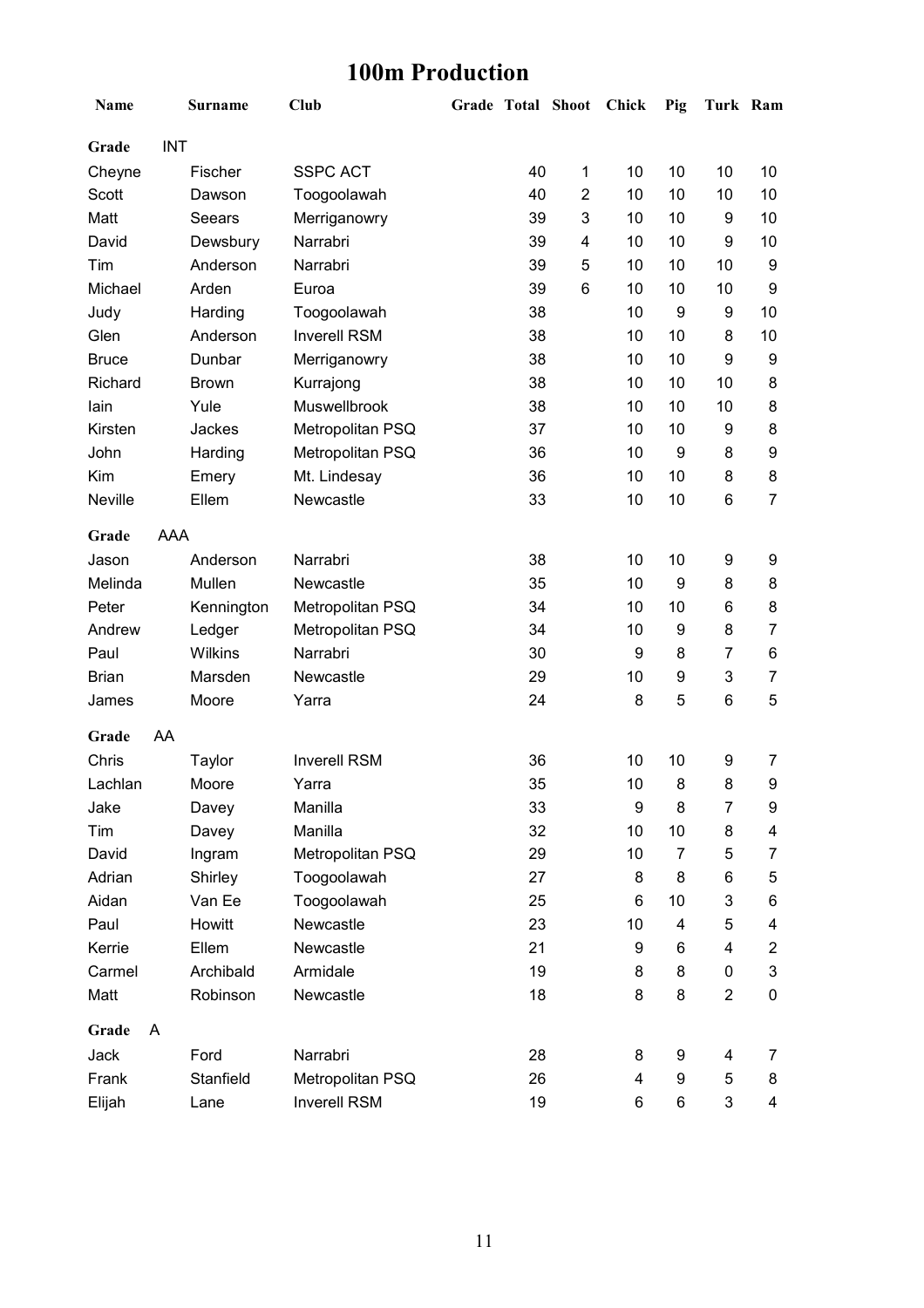| Grade<br>- B |          |              |    |   |   |   |   |
|--------------|----------|--------------|----|---|---|---|---|
| Gary         | Emerson  | Newcastle    | 22 | 8 | 2 | 5 |   |
| Derek        | Roberts  | Newcastle    | 19 | 9 | 4 |   | 4 |
| Samuel       | Dunbar   | Merriganowry | 17 | 6 | 5 |   | 5 |
| Paul         | Hoffmann | Inverell     | 14 | 5 | 4 |   | 2 |
| Simmone      | Robinson | Newcastle    | 9  | 4 | 3 |   |   |

#### **100m Revolver**

| Name         |            | <b>Surname</b> | Club                | <b>Grade Total Shoot</b> |    | Chick            | Pig            | Turk Ram       |                |
|--------------|------------|----------------|---------------------|--------------------------|----|------------------|----------------|----------------|----------------|
| Grade        | <b>INT</b> |                |                     |                          |    |                  |                |                |                |
| Scott        |            | Dawson         | Toogoolawah         |                          | 40 | 10               | 10             | 10             | 10             |
| Richard      |            | <b>Brown</b>   | Kurrajong           |                          | 39 | 10               | 10             | 9              | 10             |
| Kirsten      |            | Jackes         | Metropolitan PSQ    |                          | 38 | 10               | 10             | 9              | 9              |
| David        |            | Dewsbury       | Narrabri            |                          | 38 | 10               | 10             | 10             | 8              |
| lain         |            | Yule           | <b>Muswellbrook</b> |                          | 37 | $\boldsymbol{9}$ | 9              | 10             | 9              |
| Matt         |            | Seears         | Merriganowry        |                          | 37 | 10               | 9              | 10             | 8              |
| Cheyne       |            | Fischer        | <b>SSPC ACT</b>     |                          | 35 | 10               | 9              | 7              | 9              |
| Judy         |            | Harding        | Toogoolawah         |                          | 35 | 10               | 10             | 9              | 6              |
| <b>Bruce</b> |            | Dunbar         | Merriganowry        |                          | 34 | 9                | 10             | 8              | $\overline{7}$ |
| Tim          |            | Anderson       | Narrabri            |                          | 34 | 10               | 10             | $\overline{7}$ | $\overline{7}$ |
| John         |            | Harding        | Metropolitan PSQ    |                          | 33 | 10               | 8              | 9              | 6              |
| Kim          |            | Emery          | Mt. Lindesay        |                          | 32 | 10               | 10             | 6              | 6              |
| Grade        | <b>AAA</b> |                |                     |                          |    |                  |                |                |                |
| Glen         |            | Anderson       | <b>Inverell RSM</b> |                          | 35 | 9                | 10             | 9              | $\overline{7}$ |
| Michael      |            | Arden          | Euroa               |                          | 35 | 10               | 10             | 10             | 5              |
| Neville      |            | Ellem          | Newcastle           |                          | 34 | 8                | 10             | 9              | $\overline{7}$ |
| Peter        |            | Kennington     | Metropolitan PSQ    |                          | 33 | 10               | 9              | $\overline{7}$ | $\overline{7}$ |
| <b>Brian</b> |            | Marsden        | Newcastle           |                          | 30 | $\overline{7}$   | 10             | $\overline{7}$ | 6              |
| Melinda      |            | Mullen         | Newcastle           |                          | 30 | 9                | 8              | 8              | $\mathbf 5$    |
| Jason        |            | Anderson       | Narrabri            |                          | 28 | 9                | 8              | 6              | 5              |
| Jack         |            | Ford           | Narrabri            |                          | 27 | 5                | 9              | $\overline{7}$ | $\,6$          |
| Grade        | AA         |                |                     |                          |    |                  |                |                |                |
| David        |            | Ingram         | Metropolitan PSQ    |                          | 32 | 9                | 9              | $\overline{7}$ | 7              |
| Chris        |            | Taylor         | <b>Inverell RSM</b> |                          | 30 | 9                | 8              | $\overline{7}$ | 6              |
| Paul         |            | Wilkins        | Narrabri            |                          | 30 | 8                | 9              | 8              | 5              |
| Andrew       |            | Ledger         | Metropolitan PSQ    |                          | 27 | 10               | 7              | 6              | 4              |
| James        |            | Moore          | Yarra               |                          | 26 | 8                | $\overline{7}$ | 6              | 5              |
| Adrian       |            | Shirley        | Toogoolawah         |                          | 26 | 9                | $\overline{7}$ | 5              | $\mathbf 5$    |
| Aidan        |            | Van Ee         | Toogoolawah         |                          | 24 | 6                | 9              | 4              | 5              |
| Paul         |            | Howitt         | Newcastle           |                          | 23 | 9                | 6              | 4              | 4              |
| Kerrie       |            | Ellem          | Newcastle           |                          | 21 | $\overline{7}$   | $\overline{7}$ | $\overline{2}$ | 5              |
| Grade        | A          |                |                     |                          |    |                  |                |                |                |
| Tim          |            | Davey          | Manilla             |                          | 30 | 9                | 8              | $\overline{7}$ | 6              |
| Jake         |            | Davey          | Manilla             |                          | 29 | 9                | 8              | 6              | 6              |
| Lachlan      |            | Moore          | Yarra               |                          | 25 | $\overline{7}$   | 7              | 5              | 6              |
| Matt         |            | Robinson       | Newcastle           |                          | 25 | $\overline{7}$   | 9              | 5              | 4              |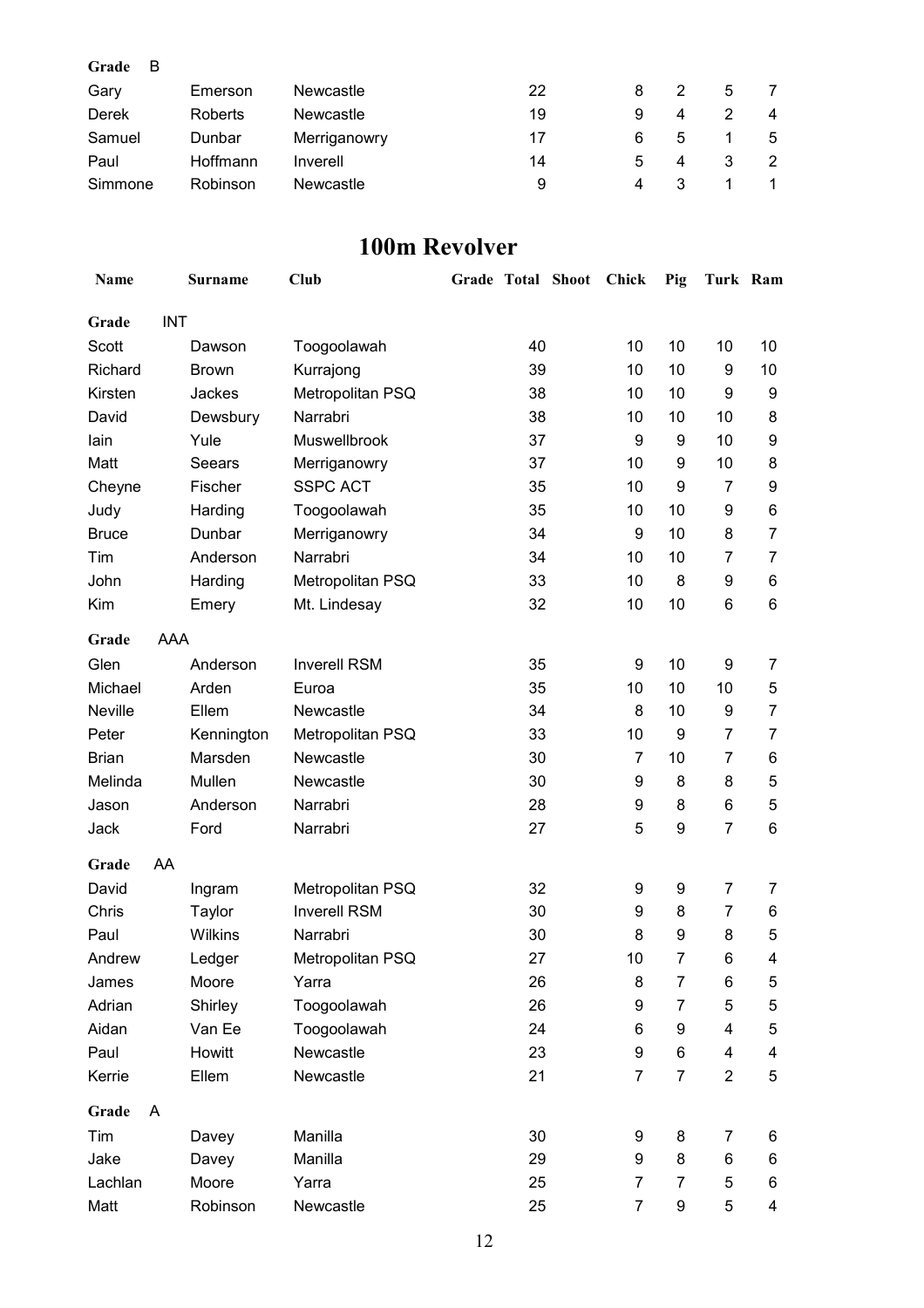| B<br>Grade |           |                     |    |   |   |   |             |
|------------|-----------|---------------------|----|---|---|---|-------------|
| Frank      | Stanfield | Metropolitan PSQ    | 19 | 8 | 3 | 4 | 4           |
| Derek      | Roberts   | <b>Newcastle</b>    | 17 | 8 | 6 | 2 | 1           |
| Samuel     | Dunbar    | Merriganowry        | 15 | 2 | 6 | 3 | 4           |
| Carmel     | Archibald | Armidale            | 15 | 6 | 5 | 1 | 3           |
| Gary       | Emerson   | Newcastle           | 14 | 3 | 5 | 2 | 4           |
| Simmone    | Robinson  | Newcastle           | 13 | 4 | 5 | 1 | 3           |
| Elijah     | Lane      | <b>Inverell RSM</b> | 7  | 4 | 3 | 0 | 0           |
| Laurie     | Faulkner  | <b>Inverell RSM</b> | 6  | 2 |   | 2 | 1           |
| Paul       | Hoffmann  | Inverell            | 4  | 0 |   | 2 | $\mathbf 1$ |

# **100m Standing**

| Name         |            | Surname        | Club                | <b>Grade Total Shoot</b> |    | Chick          | Pig                     | Turk Ram       |                         |
|--------------|------------|----------------|---------------------|--------------------------|----|----------------|-------------------------|----------------|-------------------------|
| Grade        | <b>INT</b> |                |                     |                          |    |                |                         |                |                         |
| <b>Bruce</b> |            | Dunbar         | Merriganowry        |                          | 34 | 10             | 10                      | $\overline{7}$ | 7                       |
| Glen         |            | Anderson       | <b>Inverell RSM</b> |                          | 32 | 8              | 10                      | 6              | 8                       |
| lain         |            | Yule           | Muswellbrook        |                          | 28 | 9              | $\overline{7}$          | 6              | 6                       |
| David        |            | Dewsbury       | Narrabri            |                          | 26 | 10             | 6                       | $\overline{7}$ | 3                       |
| Matt         |            | Seears         | Merriganowry        |                          | 25 | 9              | 8                       | $\overline{4}$ | $\overline{4}$          |
| Kim          |            | Emery          | Mt. Lindesay        |                          | 25 | 10             | 9                       | $\overline{2}$ | $\overline{\mathbf{4}}$ |
| Scott        |            | Dawson         | Toogoolawah         |                          | 23 | 9              | $\overline{7}$          | 3              | $\overline{4}$          |
| Tim          |            | Anderson       | Narrabri            |                          | 21 | $\overline{7}$ | 5                       | 3              | 6                       |
| John         |            | Harding        | Metropolitan PSQ    |                          | 20 | $\overline{7}$ | 4                       | 5              | 4                       |
| Judy         |            | Harding        | Toogoolawah         |                          | 18 | 6              | 4                       | 3              | 5                       |
| Melinda      |            | Mullen         | Newcastle           |                          | 11 | $\overline{7}$ | 1                       | 1              | $\overline{2}$          |
| Grade        | <b>AAA</b> |                |                     |                          |    |                |                         |                |                         |
| Michael      |            | Arden          | Euroa               |                          | 24 | $\overline{7}$ | 10                      | 4              | 3                       |
| <b>Brian</b> |            | Marsden        | Newcastle           |                          | 22 | 6              | 5                       | 3              | 8                       |
| Peter        |            | Kennington     | Metropolitan PSQ    |                          | 21 | 6              | 6                       | $\overline{2}$ | $\overline{7}$          |
| Neville      |            | Ellem          | Newcastle           |                          | 11 | 5              | 3                       | 1              | $\overline{2}$          |
| Grade        | AA         |                |                     |                          |    |                |                         |                |                         |
| Lachlan      |            | Moore          | Yarra               |                          | 24 | 9              | 4                       | 5              | 6                       |
| Carmel       |            | Archibald      | Armidale            |                          | 19 | 7              | 6                       | $\overline{2}$ | $\overline{\mathbf{4}}$ |
| David        |            | Ingram         | Metropolitan PSQ    |                          | 18 | $\overline{7}$ | 4                       | 1              | 6                       |
| Cheyne       |            | Fischer        | <b>SSPC ACT</b>     |                          | 18 | $\overline{7}$ | $\overline{4}$          | 3              | $\overline{\mathbf{4}}$ |
| Paul         |            | <b>Wilkins</b> | Narrabri            |                          | 18 | $\overline{7}$ | 4                       | 3              | $\overline{\mathbf{4}}$ |
| Jake         |            | Davey          | Manilla             |                          | 17 | 6              | $\overline{7}$          | $\overline{2}$ | $\overline{2}$          |
| Kerrie       |            | Ellem          | Newcastle           |                          | 16 | 6              | 3                       | 5              | $\overline{2}$          |
| Kirsten      |            | Jackes         | Metropolitan PSQ    |                          | 15 | 6              | $\overline{\mathbf{4}}$ | 1              | $\overline{\mathbf{4}}$ |
| Jason        |            | Anderson       | Narrabri            |                          | 14 | $\overline{2}$ | 6                       | 4              | $\overline{2}$          |
| Richard      |            | <b>Brown</b>   | Kurrajong           |                          | 14 | 6              | $\overline{4}$          | 3              | $\mathbf{1}$            |
| James        |            | Moore          | Yarra               |                          | 13 | 6              | $\overline{4}$          | $\overline{2}$ | 1                       |
| Andrew       |            | Ledger         | Metropolitan PSQ    |                          | 11 | $\overline{2}$ | $\overline{4}$          | $\overline{2}$ | 3                       |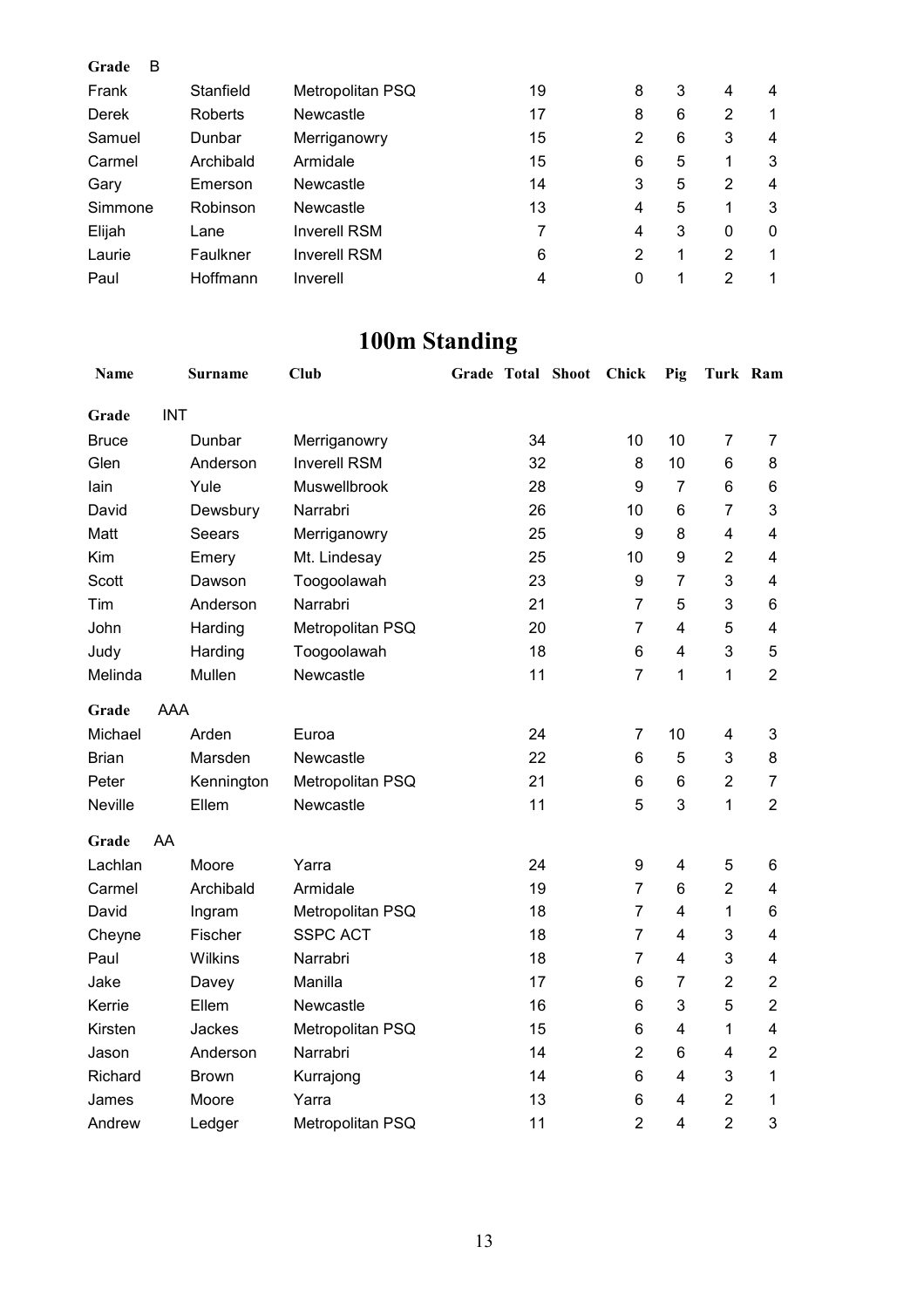| Grade<br>A |                |                     |    |                |                |                |                |
|------------|----------------|---------------------|----|----------------|----------------|----------------|----------------|
| Tim        | Davey          | Manilla             | 14 | 6              | 5              | 0              | 3              |
| Aidan      | Van Ee         | Toogoolawah         | 11 | 4              | 4              | $\overline{2}$ | 1              |
| Chris      | Taylor         | <b>Inverell RSM</b> | 11 | 4              | 5              | 1              | 1              |
| Paul       | Howitt         | Newcastle           | 10 | 5              | 1              | 0              | 4              |
| Frank      | Stanfield      | Metropolitan PSQ    | 10 | 3              | 5              | 0              | $\overline{2}$ |
| Jack       | Ford           | Narrabri            | 7  | $\overline{2}$ | 3              | 1              | 1              |
| Adrian     | Shirley        | Toogoolawah         | 6  | 4              | 1              | $\mathbf 1$    | 0              |
| Matt       | Robinson       | Newcastle           | 4  | $\overline{2}$ | 0              | 0              | $\overline{2}$ |
| B<br>Grade |                |                     |    |                |                |                |                |
| Derek      | <b>Roberts</b> | Newcastle           | 11 | $\overline{2}$ | $\overline{4}$ | 1              | 4              |
| Samuel     | Dunbar         | Merriganowry        | 8  | 5              | $\overline{2}$ | 1              | 0              |
| Gary       | Emerson        | Newcastle           | 5  | $\overline{2}$ | 0              | $\mathbf{1}$   | $\overline{2}$ |
| Elijah     | Lane           | <b>Inverell RSM</b> | 4  | $\mathbf{0}$   | $\overline{2}$ | 1              | 1              |
| Laurie     | Faulkner       | <b>Inverell RSM</b> | 4  | $\overline{2}$ | 1              | $\mathbf{0}$   | 1              |
| Sue        | Shoemark       | <b>Inverell RSM</b> | 3  | $\mathbf{0}$   | 1              | $\mathbf{0}$   | $\overline{2}$ |
| Simmone    | Robinson       | Newcastle           | 0  | 0              | 0              | 0              | $\mathbf 0$    |

## **100m Unlimited**

| <b>Name</b>  | <b>Surname</b> | Club                | Grade | <b>Total</b> | <b>Shoot</b> | <b>Chick</b>   | Pig              | <b>Turk</b>     | Ram                     |
|--------------|----------------|---------------------|-------|--------------|--------------|----------------|------------------|-----------------|-------------------------|
| Grade        | <b>INT</b>     |                     |       |              |              |                |                  |                 |                         |
| Kim          | Emery          | Mt. Lindesay        |       | 37           |              | 9              | 10               | 8               | 10                      |
| Glen         | Anderson       | <b>Inverell RSM</b> |       | 33           |              | 9              | 10               | $6\phantom{1}6$ | 8                       |
| Grade        | AAA            |                     |       |              |              |                |                  |                 |                         |
| Matt         | Seears         | Merriganowry        |       | 39           |              | 10             | 10               | 9               | 10                      |
| Kirsten      | Jackes         | Metropolitan        |       | 36           |              | 9              | 10               | 9               | $\bf 8$                 |
| lain         | Yule           | Muswellbrook        |       | 35           |              | 10             | 9                | 6               | 10                      |
| Richard      | <b>Brown</b>   | Kurrajong           |       | 33           |              | 10             | 9                | 6               | 8                       |
| Cheyne       | Fischer        | <b>SSPC ACT</b>     |       | 32           |              | 10             | 9                | 6               | $\overline{7}$          |
| John         | Harding        | Metropolitan        |       | 32           |              | 10             | $\boldsymbol{9}$ | 6               | $\overline{7}$          |
| Scott        | Dawson         | Toogoolawah         |       | 32           |              | 10             | 10               | 5               | $\overline{7}$          |
| <b>Bruce</b> | Dunbar         | Merriganowry        |       | 31           |              | 9              | 10               | 6               | $\,6$                   |
| David        | Dewsbury       | Narrabri            |       | 29           |              | 9              | 8                | 6               | $\,6\,$                 |
| Michael      | Arden          | Euroa               |       | 27           |              | 9              | 9                | 4               | $\sqrt{5}$              |
| Judy         | Harding        | Toogoolawah         |       | 23           |              | 6              | $\overline{7}$   | $\overline{4}$  | $\,6$                   |
| Grade        | AA             |                     |       |              |              |                |                  |                 |                         |
| Tim          | Anderson       | Narrabri            |       | 34           |              | 9              | 10               | 6               | 9                       |
| Andrew       | Ledger         | Metropolitan        |       | 33           |              | 10             | 10               | 5               | 8                       |
| Chris        | Taylor         | <b>Inverell RSM</b> |       | 31           |              | 8              | 10               | 8               | 5                       |
| Jason        | Anderson       | Narrabri            |       | 29           |              | 7              | 10               | 6               | $\,6$                   |
| Paul         | Howitt         | Newcastle           |       | 29           |              | 9              | 8                | 8               | $\overline{\mathbf{4}}$ |
| Neville      | Ellem          | Newcastle           |       | 25           |              | 10             | 6                | 4               | $\mathbf 5$             |
| Melinda      | Mullen         | Newcastle           |       | 25           |              | 10             | $\overline{7}$   | 4               | 4                       |
| Lachlan      | Moore          | Yarra               |       | 23           |              | 10             | $\overline{7}$   | $\overline{2}$  | $\overline{\mathbf{4}}$ |
| Kerrie       | Ellem          | Newcastle           |       | 22           |              | 6              | 8                | 4               | 4                       |
| James        | Moore          | Yarra               |       | 20           |              | $\overline{4}$ | 8                | $\overline{2}$  | 6                       |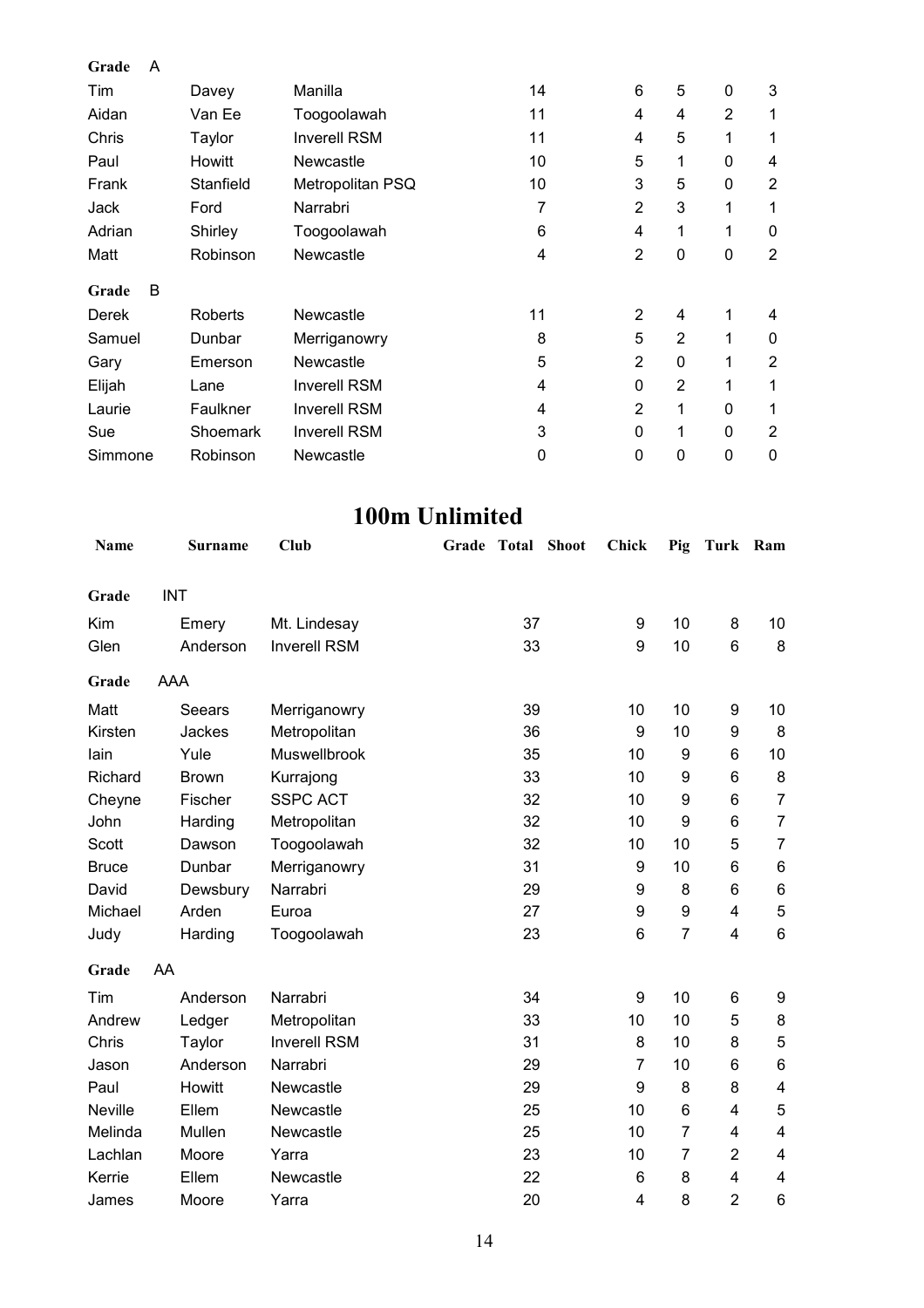| Peter   |   | Kennington | Metropolitan        | 19             | 7  | 5              | 4              | 3              |
|---------|---|------------|---------------------|----------------|----|----------------|----------------|----------------|
| Brian   |   | Marsden    | <b>Newcastle</b>    | 18             | 6  | 6              | 4              | $\overline{2}$ |
| Paul    |   | Wilkins    | Narrabri            | 13             | 5  | 5              | $\overline{2}$ | 1              |
| Grade   | A |            |                     |                |    |                |                |                |
| Jack    |   | Ford       | Narrabri            | 28             | 10 | 7              | 7              | 4              |
| David   |   | Ingram     | Metropolitan        | 10             | 3  | 3              | $\overline{2}$ | $\overline{2}$ |
| Grade   | B |            |                     |                |    |                |                |                |
| Aidan   |   | Van Ee     | Toogoolawah         | 19             | 7  | 5              | 3              | 4              |
| Derek   |   | Roberts    | Newcastle           | 19             | 7  | 7              | 3              | $\overline{2}$ |
| Adrian  |   | Shirley    | Toogoolawah         | 18             | 3  | 6              | 3              | 6              |
| Frank   |   | Stanfield  | Metropolitan        | 18             | 6  | 8              | $\overline{2}$ | $\overline{2}$ |
| Matt    |   | Robinson   | Newcastle           | 16             | 5  | 7              | 1              | 3              |
| Carmel  |   | Archibald  | Armidale            | 13             | 6  | 3              | $\overline{2}$ | $\overline{2}$ |
| Gary    |   | Emerson    | <b>Newcastle</b>    | 11             | 5  | 3              | 3              | 0              |
| Samuel  |   | Dunbar     | Merriganowry        | 8              | 4  | 3              | 1              | 0              |
| Elijah  |   | Lane       | <b>Inverell RSM</b> | $\overline{2}$ | 0  | $\overline{2}$ | 0              | $\mathbf 0$    |
| Simmone |   | Robinson   | Newcastle           |                | 1  | 0              | 0              | 0              |
| Sue     |   | Shoemark   | <b>Inverell RSM</b> |                | 1  | 0              | 0              | $\mathbf 0$    |

## **Field Pistol Production**

| Name           |            | <b>Surname</b> | Club                | Grade Total Shoot |    | Chick          | Pig            | Turk Ram                |                  |
|----------------|------------|----------------|---------------------|-------------------|----|----------------|----------------|-------------------------|------------------|
| Grade          | <b>INT</b> |                |                     |                   |    |                |                |                         |                  |
| Matt           |            | Seears         | Merriganowry        |                   | 35 | 10             | 9              | 8                       | 8                |
| Scott          |            | Dawson         | Toogoolawah         |                   | 32 | 9              | 6              | 8                       | $\boldsymbol{9}$ |
| lain           |            | Yule           | Muswellbrook        |                   | 31 | 9              | 9              | $\overline{\mathbf{4}}$ | 9                |
| Kim            |            | Emery          | Mt. Lindesay        |                   | 26 | $\overline{7}$ | $\overline{7}$ | 5                       | $\overline{7}$   |
| Glen           |            | Anderson       | <b>Inverell RSM</b> |                   | 26 | 8              | 8              | 5                       | 5                |
| John           |            | Harding        | Metropolitan PSQ    |                   | 25 | 9              | 8              | 3                       | 5                |
| <b>Bruce</b>   |            | Dunbar         | Merriganowry        |                   | 24 | 7              | 7              | 4                       | 6                |
| Judy           |            | Harding        | Toogoolawah         |                   | 24 | 8              | 6              | 4                       | 6                |
| Tim            |            | Anderson       | Narrabri            |                   | 24 | $\overline{7}$ | 5              | $\overline{7}$          | 5                |
| Michael        |            | Arden          | Euroa               |                   | 24 | 8              | 6              | 7                       | 3                |
| David          |            | Dewsbury       | Narrabri            |                   | 23 | 10             | 5              | 5                       | 3                |
| Grade          | <b>AAA</b> |                |                     |                   |    |                |                |                         |                  |
| Peter          |            | Kennington     | Metropolitan PSQ    |                   | 28 | 7              | 10             | $\overline{7}$          | 4                |
| <b>Neville</b> |            | Ellem          | Newcastle           |                   | 22 | 8              | 6              | 4                       | 4                |
| Melinda        |            | Mullen         | Newcastle           |                   | 17 | 9              | 5              | 2                       | 1                |
| James          |            | Moore          | Yarra               |                   | 16 | 5              | 1              | 3                       | $\overline{7}$   |
| <b>Brian</b>   |            | Marsden        | Newcastle           |                   | 16 | $\overline{7}$ | 6              | 1                       | $\overline{2}$   |
| Grade          | AA         |                |                     |                   |    |                |                |                         |                  |
| Andrew         |            | Ledger         | Metropolitan PSQ    |                   | 24 | 7              | 9              | 4                       | 4                |
| Frank          |            | Stanfield      | Metropolitan PSQ    |                   | 20 | 7              | 7              | 1                       | 5                |
| Paul           |            | <b>Wilkins</b> | Narrabri            |                   | 18 | $\overline{7}$ | 5              | 3                       | 3                |
| Kerrie         |            | Ellem          | Newcastle           |                   | 18 | 7              | 7              | 1                       | 3                |
| Kirsten        |            | Jackes         | Metropolitan PSQ    |                   | 18 | 8              | 4              | 4                       | $\overline{2}$   |
| Lachlan        |            | Moore          | Yarra               |                   | 17 | $\overline{7}$ | 5              | $\overline{2}$          | 3                |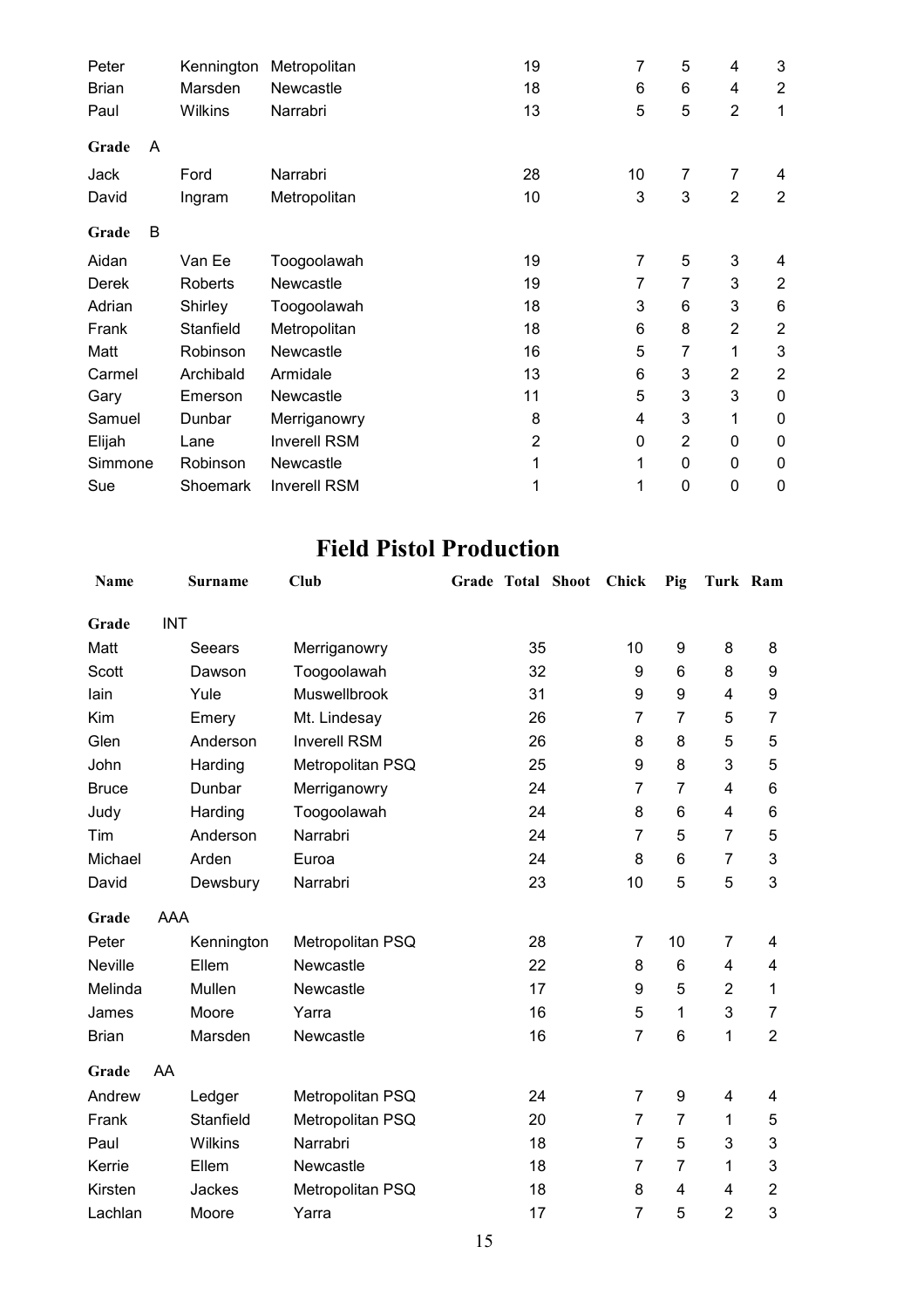| Richard |   | <b>Brown</b>   | Kurrajong           | 15 | 5              | 6              | 3              | 1              |
|---------|---|----------------|---------------------|----|----------------|----------------|----------------|----------------|
| Cheyne  |   | Fischer        | <b>SSPC ACT</b>     | 13 | 5              | $\overline{2}$ | 1              | 5              |
| Paul    |   | Howitt         | Newcastle           | 9  | 3              | 3              | 1              | $\overline{2}$ |
| Grade   | A |                |                     |    |                |                |                |                |
| Jason   |   | Anderson       | Narrabri            | 19 | 6              | 7              | 4              | $\overline{2}$ |
| Jack    |   | Ford           | Narrabri            | 16 | 4              | 4              | 7              | 1              |
| Adrian  |   | Shirley        | Toogoolawah         | 15 | 9              | $\overline{2}$ | $\overline{2}$ | $\overline{2}$ |
| Gary    |   | Emerson        | Newcastle           | 12 | 6              | 3              | 3              | 0              |
| Carmel  |   | Archibald      | Armidale            | 11 | 4              | 4              | $\overline{2}$ | 1              |
| Paul    |   | Hoffmann       | Inverell            | 10 | 1              | 6              | 0              | 3              |
| Chris   |   | Taylor         | <b>Inverell RSM</b> | 10 | 4              | 3              | 3              | $\mathbf 0$    |
| Grade   | В |                |                     |    |                |                |                |                |
| Matt    |   | Robinson       | Newcastle           | 12 | 4              | $\overline{2}$ | 3              | 3              |
| Sue     |   | Shoemark       | <b>Inverell RSM</b> | 10 | 5              | 3              | 1              | 1              |
| Derek   |   | <b>Roberts</b> | Newcastle           | 9  | $\overline{2}$ | 4              | $\overline{2}$ | 1              |
| Laurie  |   | Faulkner       | <b>Inverell RSM</b> | 7  | 4              | $\overline{2}$ | 1              | $\mathbf{0}$   |
| Simmone |   | Robinson       | Newcastle           | 3  | $\overline{2}$ | 1              | $\mathbf 0$    | 0              |

# **Field Pistol Any Sight**

| Name           |            | <b>Surname</b> | Club                | Grade Total Shoot | Chick          | Pig            | Turk Ram       |                |
|----------------|------------|----------------|---------------------|-------------------|----------------|----------------|----------------|----------------|
| Grade          | <b>INT</b> |                |                     |                   |                |                |                |                |
| Kim            |            | Emery          | Mt. Lindesay        | 36                | 10             | 9              | 8              | 9              |
| lain           |            | Yule           | Muswellbrook        | 32                | 7              | 9              | 8              | 8              |
| Matt           |            | Seears         | Merriganowry        | 32                | 9              | 10             | 6              | $\overline{7}$ |
| <b>Bruce</b>   |            | Dunbar         | Merriganowry        | 28                | 9              | 4              | 9              | $\,6$          |
| Grade          | AAA        |                |                     |                   |                |                |                |                |
| Scott          |            | Dawson         | Toogoolawah         | 31                | 10             | 8              | 6              | 7              |
| David          |            | Dewsbury       | Narrabri            | 30                | 8              | 8              | 6              | 8              |
| Peter          |            | Kennington     | Metropolitan PSQ    | 28                | 9              | 7              | 8              | 4              |
| Michael        |            | Arden          | Euroa               | 26                | 8              | $\overline{7}$ | 5              | 6              |
| Tim            |            | Anderson       | Narrabri            | 26                | 7              | 10             | 4              | 5              |
| Melinda        |            | Mullen         | Newcastle           | 25                | 9              | $\overline{7}$ | 4              | 5              |
| Glen           |            | Anderson       | <b>Inverell RSM</b> | 25                | 8              | 6              | 7              | 4              |
| Judy           |            | Harding        | Toogoolawah         | 23                | 8              | 8              | 3              | 4              |
| <b>Brian</b>   |            | Marsden        | Newcastle           | 22                | 8              | 5              | 5              | 4              |
| John           |            | Harding        | Metropolitan PSQ    | 22                | 8              | 9              | 1              | 4              |
| Grade          | AA         |                |                     |                   |                |                |                |                |
| Kirsten        |            | Jackes         | Metropolitan PSQ    | 23                | 5              | 8              | 5              | 5              |
| <b>Neville</b> |            | Ellem          | Newcastle           | 21                | $\overline{7}$ | $\overline{7}$ | $\overline{4}$ | 3              |
| Richard        |            | <b>Brown</b>   | Kurrajong           | 19                | 5              | 5              | $\overline{2}$ | $\overline{7}$ |
| Andrew         |            | Ledger         | Metropolitan PSQ    | 18                | 6              | 5              | 3              | 4              |
| Paul           |            | Wilkins        | Narrabri            | 18                | 6              | 6              | 3              | 3              |
| James          |            | Moore          | Yarra               | 17                | 8              | 5              | 1              | 3              |